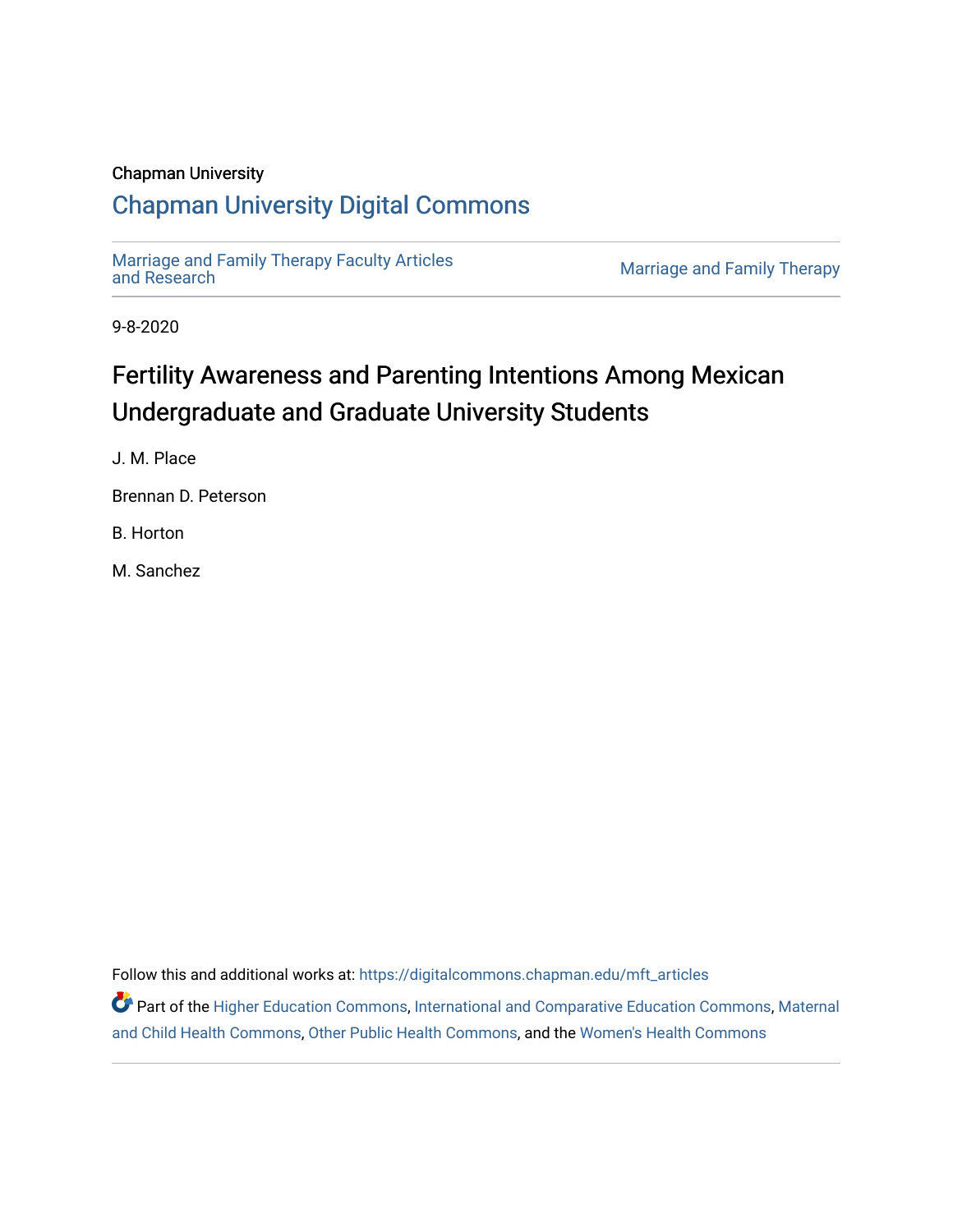## Fertility Awareness and Parenting Intentions Among Mexican Undergraduate and Graduate University Students

## **Comments**

This is an Accepted Manuscript of an article published in Human Fertility in 2020, available online at [https://doi.org/10.1080/14647273.2020.1817577.](https://doi.org/10.1080/14647273.2020.1817577) It may differ slightly from the final version of record.

Copyright Taylor & Francis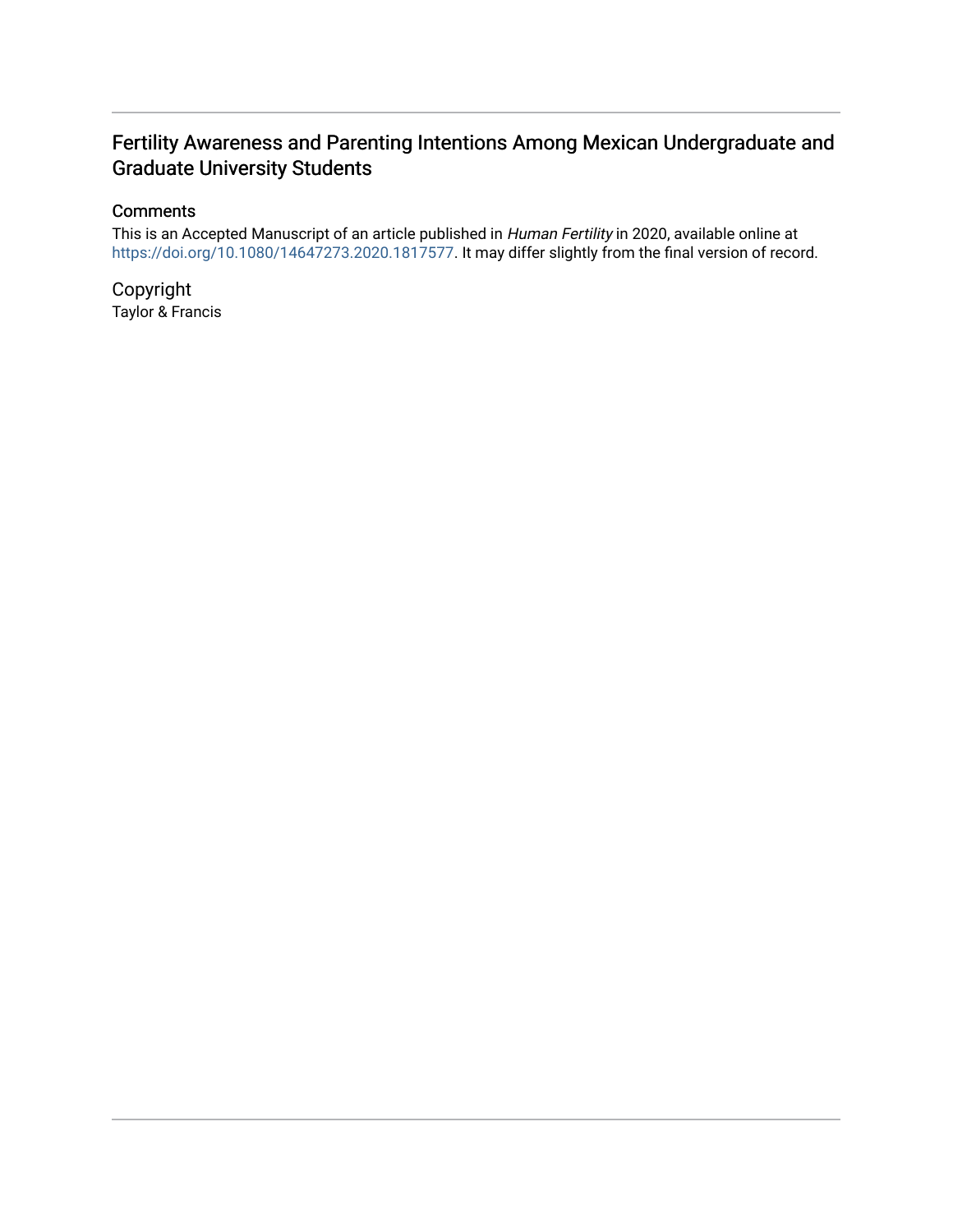| $\mathbf{1}$             |                                                                                                      |
|--------------------------|------------------------------------------------------------------------------------------------------|
| $\overline{2}$           |                                                                                                      |
| $\overline{\mathbf{3}}$  |                                                                                                      |
| $\overline{\mathcal{L}}$ |                                                                                                      |
| 5                        |                                                                                                      |
| 6                        | Fertility awareness and parenting intentions among Mexican undergraduate and graduate                |
| $\boldsymbol{7}$         | university students.                                                                                 |
| $\,8\,$                  |                                                                                                      |
| 9                        |                                                                                                      |
| 10                       |                                                                                                      |
| 11                       |                                                                                                      |
| 12                       |                                                                                                      |
| 13                       |                                                                                                      |
| 14                       |                                                                                                      |
| 15                       | J.M. Place <sup>a</sup> (corresponding author)                                                       |
| 16                       |                                                                                                      |
| 17                       | B.D. Peterson <sup>b</sup>                                                                           |
| 18                       |                                                                                                      |
| 19                       | B. Horton <sup>a</sup>                                                                               |
| 20                       |                                                                                                      |
| 21                       | M. Sanchez <sup>a</sup>                                                                              |
| 22                       |                                                                                                      |
| 23                       |                                                                                                      |
| 24                       |                                                                                                      |
|                          |                                                                                                      |
| 25                       |                                                                                                      |
| 26                       |                                                                                                      |
| $27\,$                   |                                                                                                      |
| $28\,$                   |                                                                                                      |
| 29                       | <b>Institutional Affiliations:</b>                                                                   |
| 30                       |                                                                                                      |
| 31                       | a Department of Nutrition and Health Science, Ball State University, Muncie, IN, 47304, United       |
| 32                       | States of America.                                                                                   |
| 33                       |                                                                                                      |
| 34                       | <sup>b</sup> Crean College of Health and Behavioral Sciences, Chapman University, Orange, CA, 92866, |
| 35                       | United States of America.                                                                            |
| 36                       |                                                                                                      |
| $37\,$                   |                                                                                                      |
| 38                       |                                                                                                      |
| 39                       |                                                                                                      |
| 40                       |                                                                                                      |
| 41                       | Corresponding author contact information: jsplace@bsu.edu                                            |
| 42                       |                                                                                                      |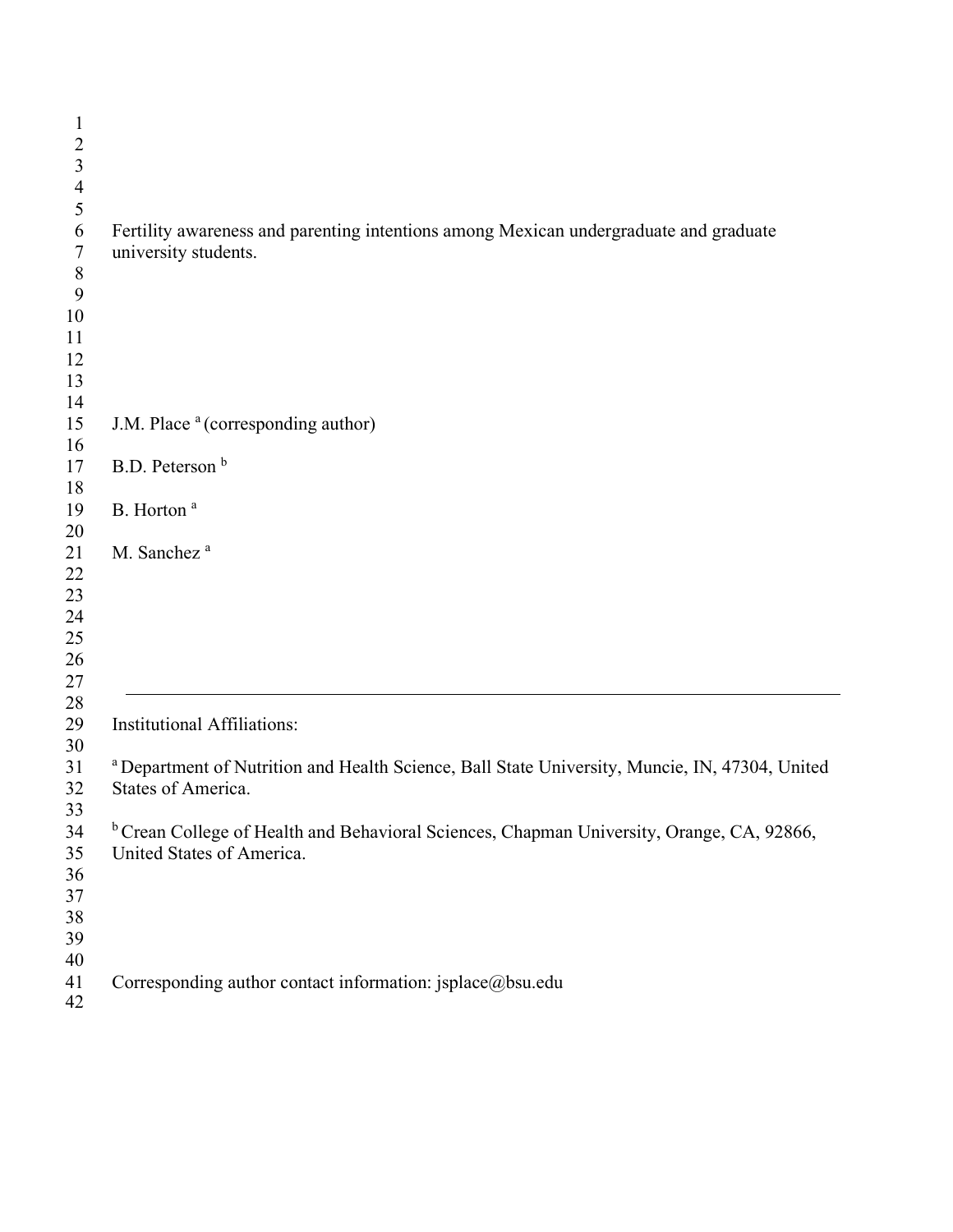# 

### **Abstract**

An online, cross-sectional survey was used to assess fertility awareness among students

attending the national, autonomous university (UNAM) in Mexico City between November 2017

and January 2018. A total of 371 students participated in the survey (n=228 females, 143 males).

75% of females and 74% of males believed a woman's fertility begins to decline markedly after

age 40. Over 75% of all participants overestimated the probability of couples having a live birth

 after undergoing one cycle of IVF. With regard to parenting intentions, only 48% of females wished to have children in the future compared to 59% of males (p=0.037) and men were more

likely to have their first child at age 30 or later (71% men vs 55% women). In the event of

infertility, participants had a higher preference not to have children or to pursue adoption rather

than using in vitro fertilization (IVF). In summary, university students in Mexico City

demonstrated low levels of fertility awareness. A remarkably smaller proportion reported a wish

to have children of their own than young people have reported elsewhere in the world.

**Key words:** Fertility awareness, parenting intentions, university students, Mexico, Latin

America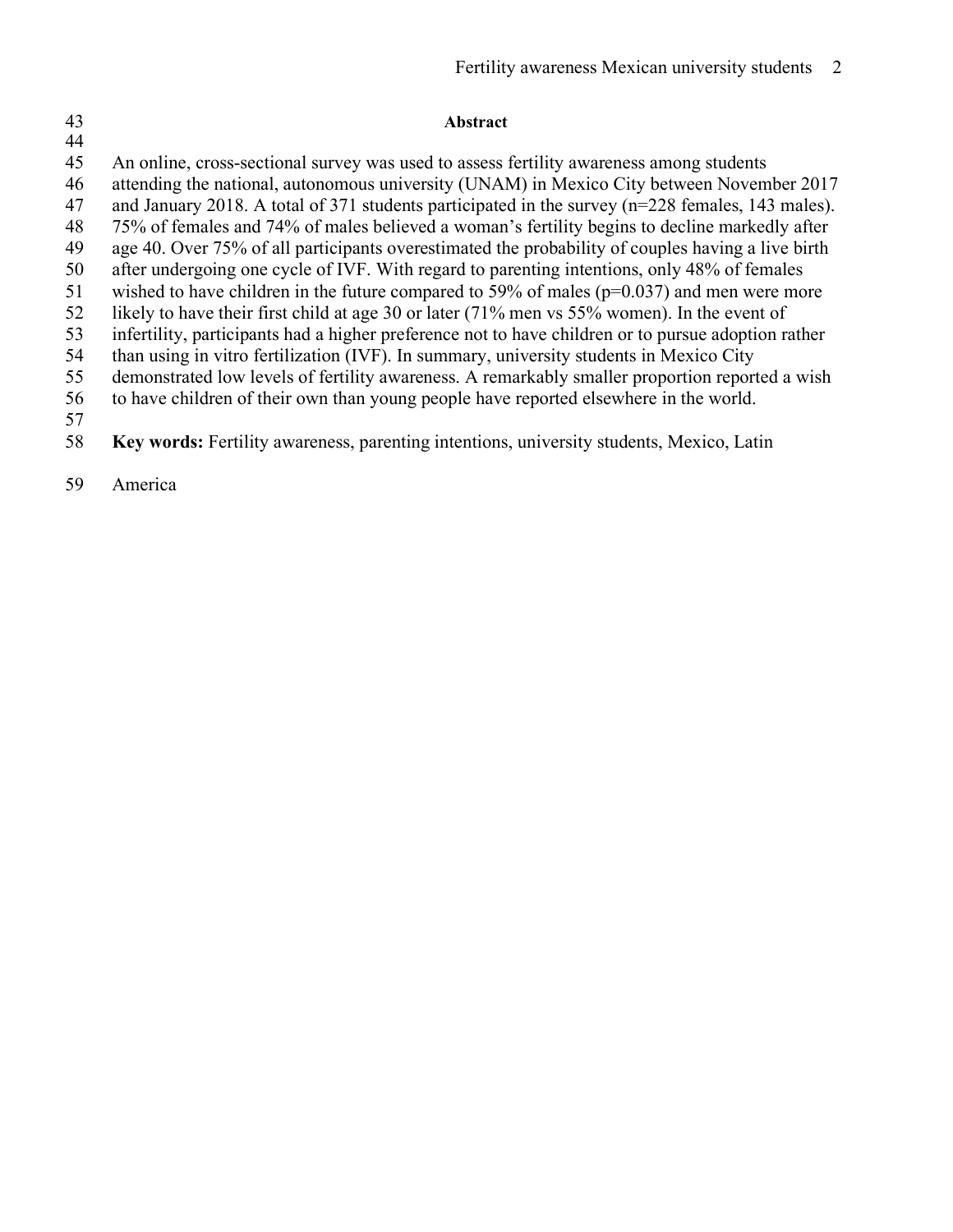| v<br>۰.<br>۰,<br>۰,     |        |        |
|-------------------------|--------|--------|
| ۰.<br>×<br>۰.<br>×<br>v | ×<br>× | I<br>۹ |

## **Introduction**

| 61 | Infertility, a disease characterized by 'the failure to establish a clinical pregnancy after 12     |
|----|-----------------------------------------------------------------------------------------------------|
| 62 | months of regular, unprotected sexual intercourse' (Zegers-Hochschild et al., 2017), is a global    |
| 63 | problem. In 2010, it was estimated that 48.5 million couples experienced involuntary                |
| 64 | childlessness, of which 19.2 million were diagnosed with primary infertility (unable to have one    |
| 65 | child) and 29.3 million had secondary infertility (unable to have a second child) (Mascarenhas et   |
| 66 | al., 2012). While some medical causes of infertility are unavoidable, including genetic disorders,  |
| 67 | health problems, or structural abonormalities, a proportion of infertility causes are embedded in   |
| 68 | social contexts and may be preventable (Greil et al., 2010; Macaluso et al., 2008). Socio-cultural  |
| 69 | norms and reproductive knowledge influence health-related decision-making and have an impact        |
| 70 | on health behaviours that affect fertility. Over the past decade, fertility awareness — a           |
| 71 | knowledge of human reproduction and fecundity, awareness of family planning and family              |
| 72 | building options, and an understanding of the influence of individual and environmental risk        |
| 73 | factors on infertility — has been the focus of studies throughout the world (Bunting et al., 2013). |
| 74 | Furthermore, fertility awareness was included in the 2017 International Glossary on Infertility     |
| 75 | and Fertility Care (Zegers-Hochschild et al., 2017), cementing its importance as a global issue     |
| 76 | that should be given consideration by clinicians, healthcare providers, researchers, and            |
| 77 | policymakers.                                                                                       |
|    |                                                                                                     |

 Over the past 25 years, studies from around the world have shown that university students as well as men and women in the general population have low levels of fertility awareness (Chan et al., 2015; Hammarberg et al., 2013; Iliyasu et al., 2013; Mahey et al., 2018; Peterson et al., 2012; Rouchou & Forde, 2015; Svanberg et al., 2006; Tydén et al., 2006). A 2018 systematic review of fertility awareness literature reported that between 1994 and 2017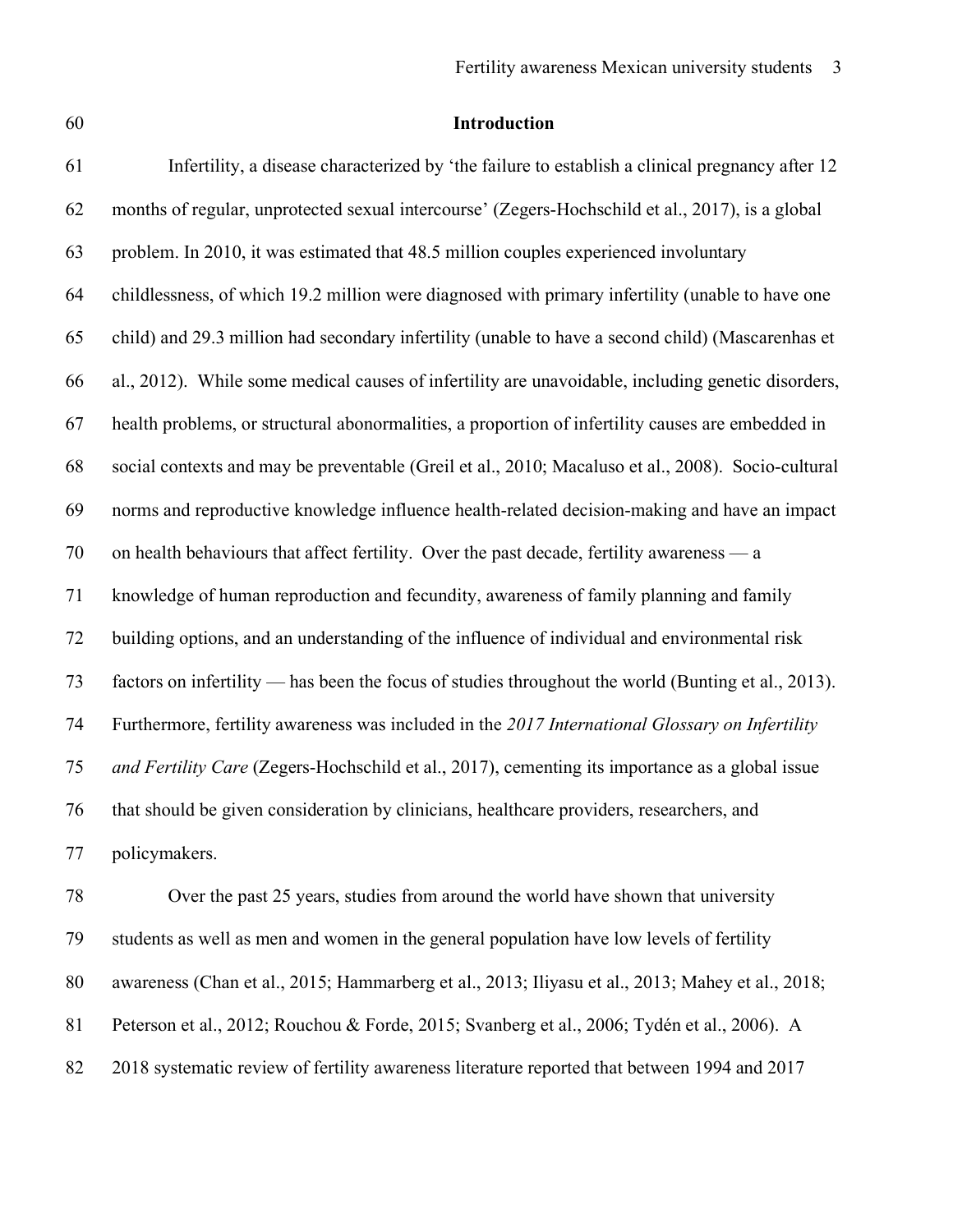there were 71 fertility awareness studies conducted in 26 countries on five continents including Europe (n=27), North America (n=16), Asia (n=12), Oceania (n=7), Africa (n=4), or among a 85 combination of countries on different continents  $(n=5)$  (Pedro et al., 2018). Remarkably, there have been no studies of fertility awareness in Latin America, despite a regional prevalence of infertility within the globally expected range of 8-12% (World Health Organization [WHO], 1991) and a combined population of 639 million (United Nations Department of Economic and Social Affairs, Population Division, 2017).

 At least 1.5 million couples in Mexico face infertility (Gonzalez Cervera, 2006), but the issue of infertility and fertility awareness has not been a public health focus and the subject has largely been ignored from a research perspective. In the developing world, infertility is situated in a context of national and international efforts to reduce total fertility rates and lessen the substantial burden of adolescent pregnancy (Ombelet et al., 2008; WHO, 2018). Although the total fertility rate in Mexico has fallen to 2.1 children per woman in 2018, it has historically been significantly higher compared with other North American countries. The total fertility rate in Mexico was 6.6 children per woman in 1970 and 3.5 children per woman in 1990 (World Bank, 2018). The corresponding figures for the United States during the same years, were 2.5 and 2.1, respectively. In terms of teen pregnancy rates, Mexico in 2015 had the highest rates of adolescent births among Organization for Economic Cooperation and Development (OECD) countries (77 cases per 1,000 women; Consejo Nacional de la Población [CONAPO], 2015) – a ranking which contributed to the launch of a government-supported 'National Strategy to Prevent Teenage Pregnancy' (Gobierno de la Republica de Mexico, 2015). These efforts to reduce national birth rates and address the issue of adolescent pregnancy in Mexico are important. However, there is still a corresponding need to address infertility.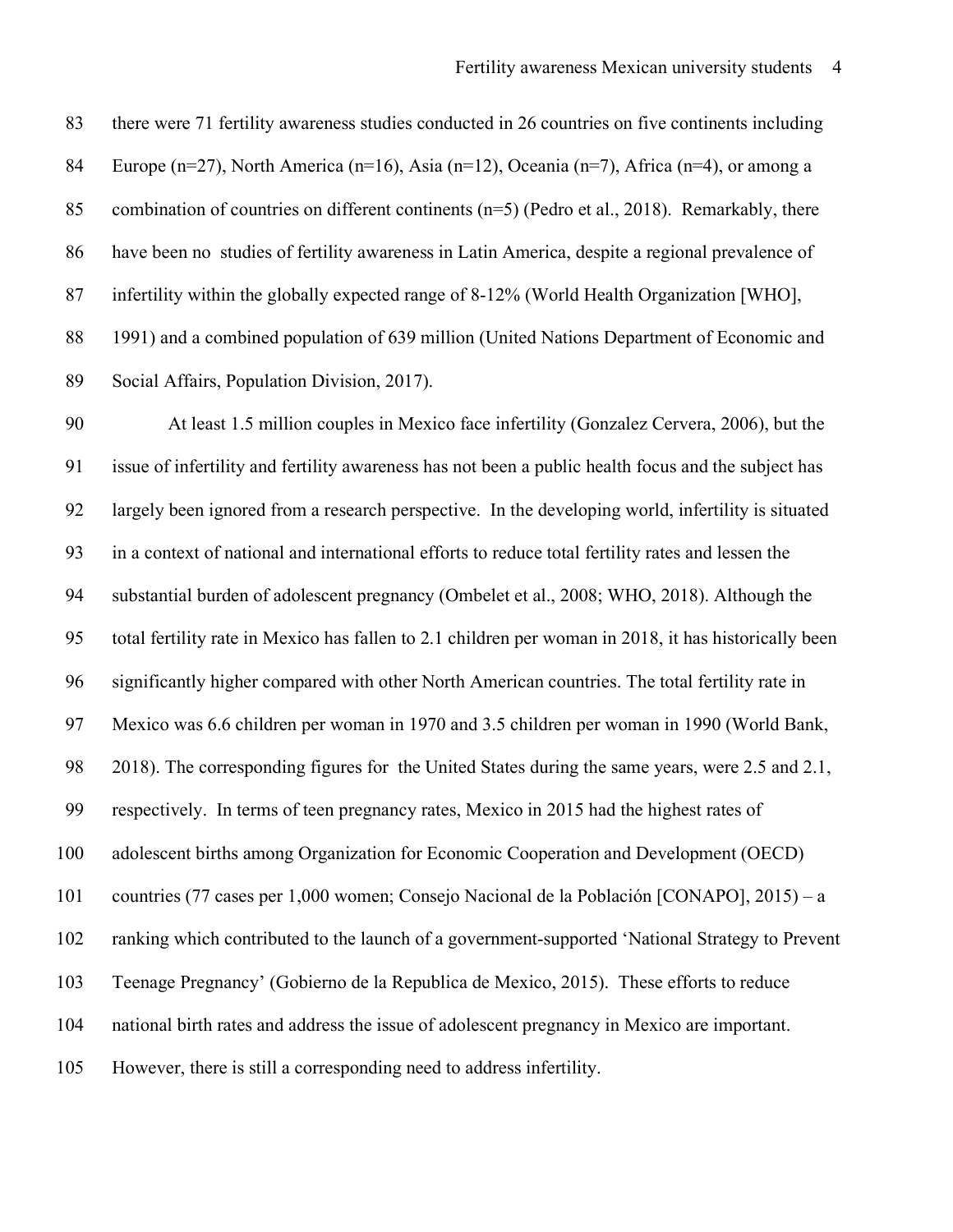| 106 | Modifiable risk factors contribute to infertility, including untreated sexually transmitted          |
|-----|------------------------------------------------------------------------------------------------------|
| 107 | infections (STIs), obesity/low body weight, and lifestyle behaviours such as tobacco and alcohol     |
| 108 | use (Eggert et al., 2004; Kelley-Weeder & O'Connor, 2006). The impact of age on fertility            |
| 109 | should also be emphasized. Alongside high-income countries, low- and middle-income                   |
| 110 | countries are tending to shift the norm of childbearing and family building to later in life, beyond |
| 111 | the window of optimal fertility to an age when women are less fertile (Rosero-Bixby et al.,          |
| 112 | 2009). For example, in 2008, the average age for Mexican women at first birth was 21.3 years         |
| 113 | (U.S. Central Intelligence Agency, 2020) but this had increased by 2018 to 26.6 years                |
| 114 | (Organization for Economic Cooperation and Development (OECD) Family Database, 2019)                 |
| 115 | though this figure is still lower than in other OECD countries, where the average age is 30 or       |
| 116 | above (OECD Family Database, 2019). While timing of childbearing is driven by a complex              |
| 117 | interaction of factors, knowledge of age-related fertility decline is cited as a key aspect to       |
| 118 | preventing infertility problems (Bunting & Boivin, 2007).                                            |
| 119 | In general, college-aged young adults throughout the world report the desire to have                 |
| 120 | children and place great importance on starting a family (Chan et al., 2015; Rovei et al., 2010;     |
| 121 | Sørensen et al., 2016; Svanberg et al., 2006; Virtala et al., 2011). Additionally, university        |
| 122 | students are a population likely to delay childbearing in the pursuit of educational and financial   |
| 123 | goals (Mills et al., 2011). In high-income countries, parenting intentions are weighed alongside     |
| 124 | other deciding factors such as having a stable job, a steady relationship that allows for shared     |
| 125 | responsibility, feeling emotionally ready, and socially supported (Rovei et al., 2010; Tydén et al., |
| 126 | 2006). While many studies find that students report intention to have their first child during their |
| 127 | most fertile years, there is a large proportion of students with poor fertility awareness and a      |
| 128 | desire to delay childbearing until age 35 or later (Virtala et al., 2011). Poor understanding of the |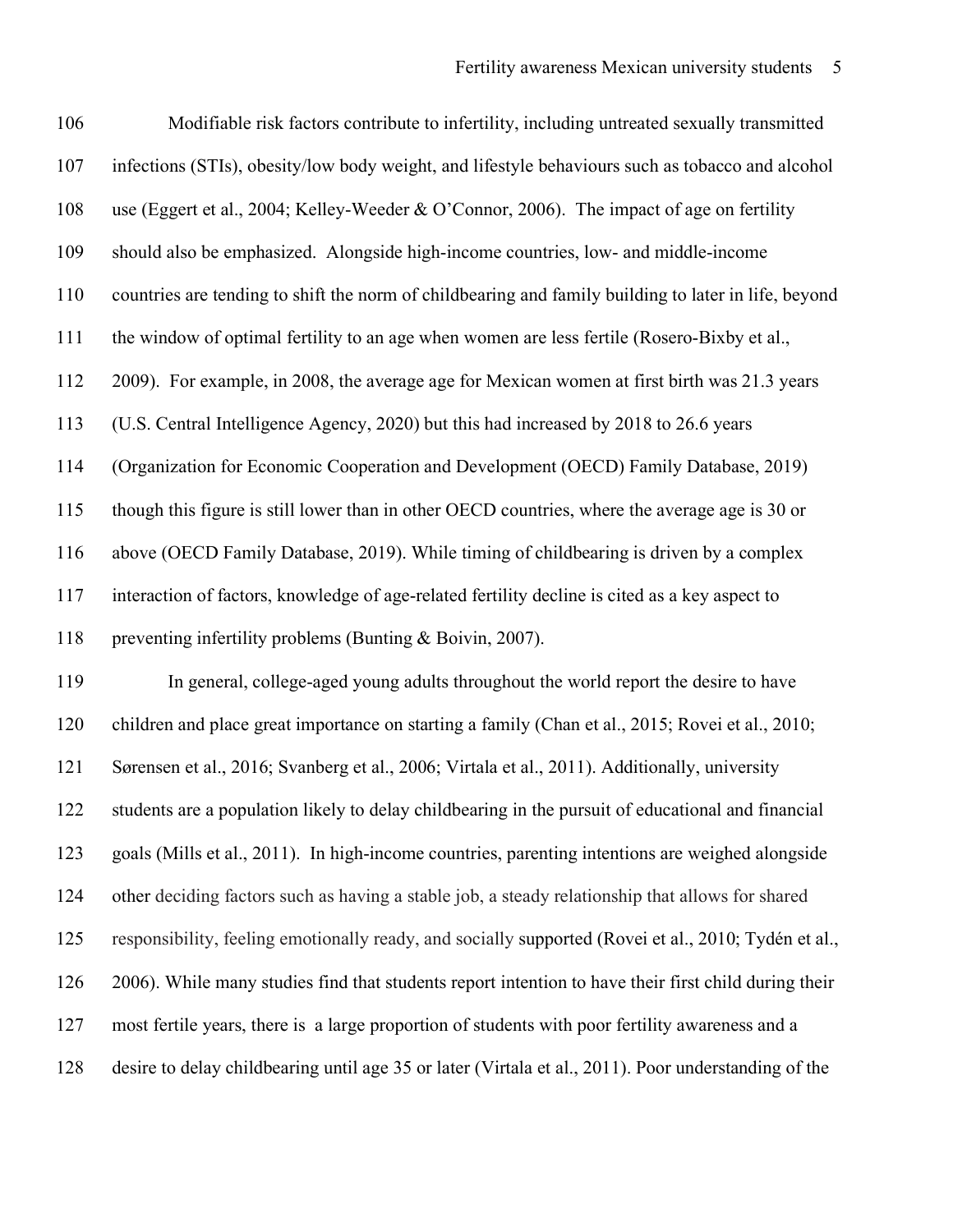| 129 | limitation of fertility can lead to involuntary childlessness, which in turn can cause psychological |
|-----|------------------------------------------------------------------------------------------------------|
| 130 | distress and an altered life-course trajectory (Peterson & Place, 2019).                             |
| 131 | The purpose of the current study was to examine fertility awareness in a sample of                   |
| 132 | Mexican college students. Specifically, the study asked (i) whether male and female university       |
| 133 | students in Mexico had adequate levels of fertility awareness to make informed reproductive          |
| 134 | choices, and (ii) what were the parenting intentions of university students in Mexico in relation    |
| 135 | to their desired number of children and age for childbirth                                           |
| 136 | <b>Materials and Methods</b>                                                                         |
| 137 | <b>Participants and Procedures</b>                                                                   |
| 138 | The study procedures were reviewed and approved by a U.S.-based Institutional Review                 |
| 139 | Board at Ball State University (IRB; ID# 1120755). The sample consisted of undergraduate and         |
| 140 | graduate students from the National Autonomous University of Mexico (UNAM) in Mexico                 |
| 141 | City. Since students did not have access to a university-sponsored email platform, participants      |
| 142 | were recruited using the social media site Facebook. An invitation to participate in the study       |
| 143 | was posted to 25 Facebook groups specifically designated for UNAM students representing              |
| 144 | diverse fields of study. Members of the groups were invited to participate in an online Spanish-     |
| 145 | language survey about fertility issues and parenting attitudes and intentions. Members of the        |
| 146 | original Facebook groups were encouraged to 'share' the invitation with others in order to           |
| 147 | increase participation. An announcement of the survey was also posted on a general UNAM              |
| 148 | Facebook page that may or may not have been seen by students depending on newsfeed                   |
| 149 | preferences. The study invitation included two separate URLs leading to specific surveys for         |
| 150 | men and women. Participants were only included if they reported being actively enrolled as a         |
| 151 | student at the university and age 18 or older. Consenting participants completed the survey and      |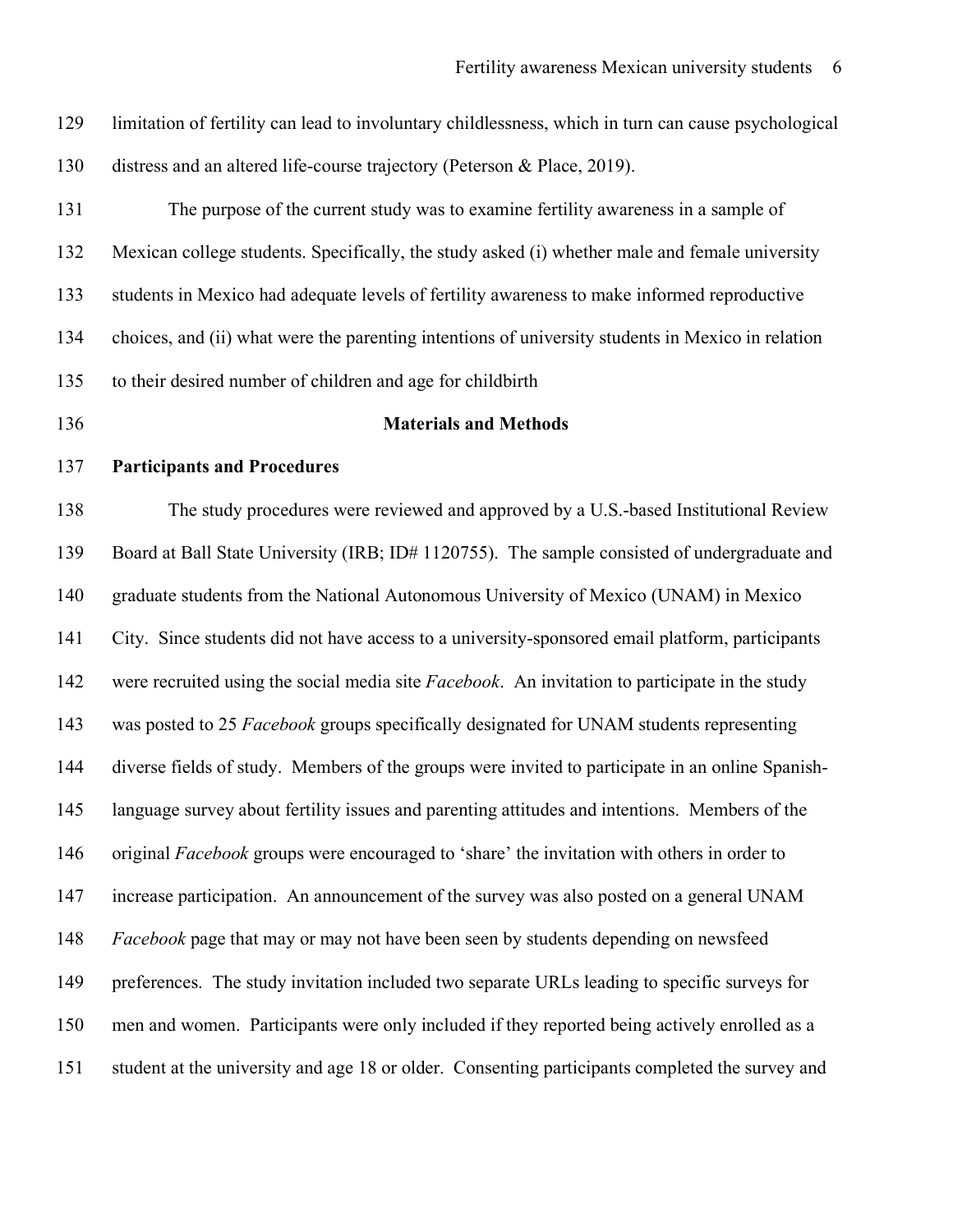- those who provided their personal email addresses were entered into a lottery to win one of four \$25 gift cards to a café.
- **Measures**

 The current study used a Spanish translated version of the Swedish Fertility Awareness Questionnaire, which has been shown to have adequate face validity and reliability (Lampic et al., 2006). The measure has also been used to study fertility awareness in the United States (Peterson et al., 2012), Hong Kong (Chan et al., 2015), and Denmark (Sørensen et al., 2016). The translation into Spanish was conducted by a professional translator and then reviewed independently and back-translated by the fourth author. The 31-item questionnaire gathered demographic information and assessed five primary domains: (i) perceived knowledge of fertility issues (two items), (ii) intentions to have children (seven items), comprising yes/no questions and open-ended questions aimed at understanding intentions and potential obstacles to having children; (iii) awareness of fertility issues (seven items) consisting of questions related to changes in female-fertility, probabilities of pregnancy following unprotected intercourse, and of live birth following the use of in vitro fertilization (IVF); (iv) behavioural intentions in the case of infertility (four items) concerning the likelihood of using IVF, adopting, or choosing not to have children rated on a 0-10-point scale, and (v) conditions important for parenthood (eleven items) inclulding finding a partner to share the responsibility, and feeling mature enough to have a child.

#### **Data Analysis**

 Categorical data comparing differences between female and male participants were 173 analyzed using the  $x^2$  test. In the case of not meeting expected cell counts, Fisher's Exact Test was used. The fertility awareness questions had response options where the correct answer was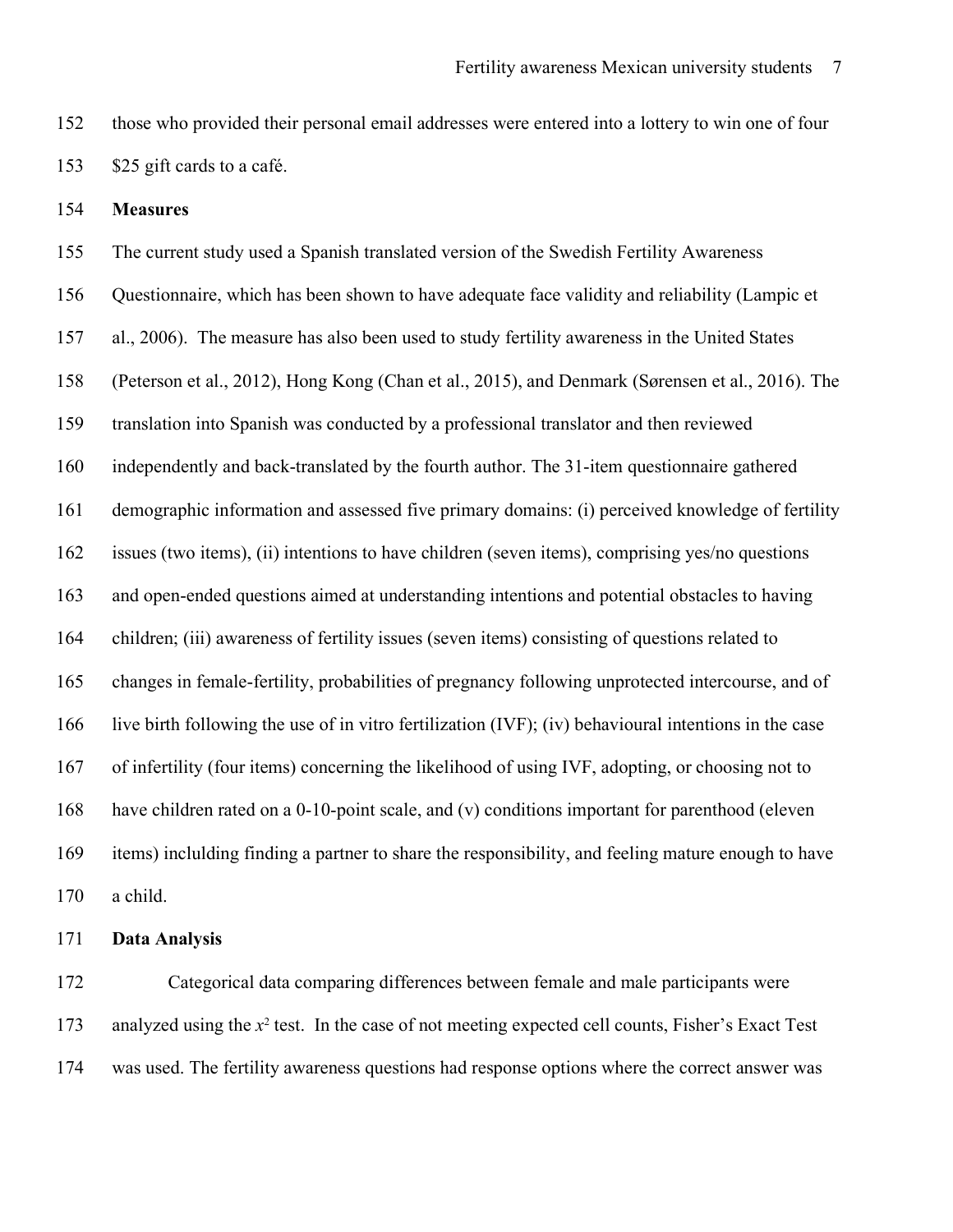based on the literature (Center for Disease Control and Prevention, 2016; Dunson et al., 2002; van Noord-Zaadstra et al., 1991; Van Voorhis, 2007; Zegers-Hochschild et al., 2017; Zinaman et al., 1996). When asked to estimate a percentage on some fertility awareness questions, some participants provided a range. In these cases, the median was used for the purpose of analysis. Questions using a 0-10 response scale (0=totally unlikely; 10 highly likely) were analyzed using independent sample t-tests with equality of variance assessment using Levens's test. To 181 determine statistical significance for all data, the alpha value was set at  $\alpha$ =0.05, making statistical significance P<0.05. IBM SPSS Statistics Version 25 for Macintosh was used in all data analysis.

## **Results**

#### **Demographic Characteristics**

 Demographic characteristics of the participants are presented in Table 1. There were a total of 371 participants, comprising 228 females (61.5%) and 143 males (38.5%). The average age of the study participants was 23.3 (SD=5.12). The largest proportion of participants was studying either science, mathematics, and technology (31.8%), or social sciences (33.2%). The remaining programs consisted of public and social service, arts and humanities, and health and medicine. About half (54.4%) of participants reported being single. Female participants were more likely than male participants to be in a committed relationship, engaged, or married (43.6 193 versus 35.5%,  $\gamma^2 = 10.8$ , p = 0.043). Of the 371 participants, only 9% already had a child/children.

## **Perceived Knowledge and Sources of Education**

 A majority of the particpants indicated they were either 'very educated,' (7.9%) 'educated,' (33.3%) or 'somewhat educated'(41.4%) about fertility issues. Nearly half of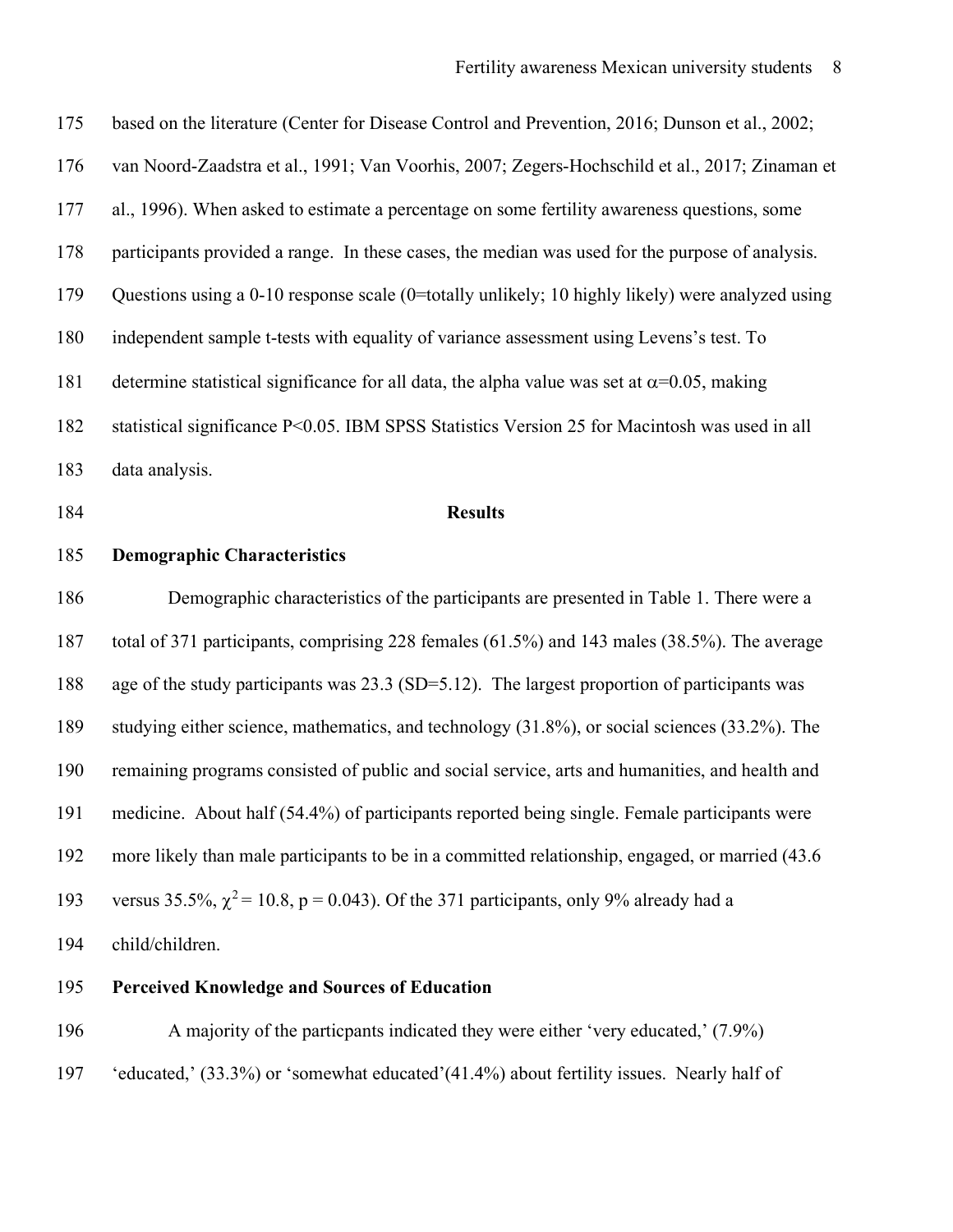participants indicated that schooling was the primary means of gaining fertility knowledge

(45.0%), followed by media (25.3%), doctor (12.4%), family (9.2%), other (4.6%), and friends

200 (3.2%). Female participants were more likely to report gaining knowledge from their doctor ( $\chi^2$ 

201 = 19.14,  $p = 0.002$ ).

#### **Importance and Intentions of Having Children**

 Participants' future intentions concerning children, the desired number of children, and the planned age to have children are given in Table 2. Less than half of female participants 205 (47.8%) wanted to have children compared to 59.4% of males ( $p=0.037$ ). Neither female nor 206 male participants rated having children as highly important (mean  $= 4.0$ , SD  $= 2.9$  females; mean  $207 = 4.4$ , SD = 3.0 males, respectively on a 10-point scale). Of those that did desire children, both female and male participants wanted an average of two children (SD=0.86). The vast majority of participants wished to have their first child prior to age 35. Female participants were more likely to want their first child at an early age compared to male participants, with 44.3% of female participants wanting to have their first child between the ages of 25 and 29 compared to only 212 29.1% of males ( $p = 0.037$ ). Female participants were also significantly more likely to want to have their last child at an earlier age; 96.8% of female participants wanted to have their last child 214 by age 39 compared to 76.0% of male participants ( $p = 0.001$ ). Overall, the mean desired age by 215 which to have a first child was 30.1 (SD = 3.0) for females and 31.6 (SD = 3.7) for males ( $p =$ 0.004).

#### **Intended Behaviour in Case of Infertility**

 Female and male participants' attitudes in the event of infertility are presented in Table 3. When asked using a 0-10 point scale (0=totally unlikely; 10=highly likely) what they would do if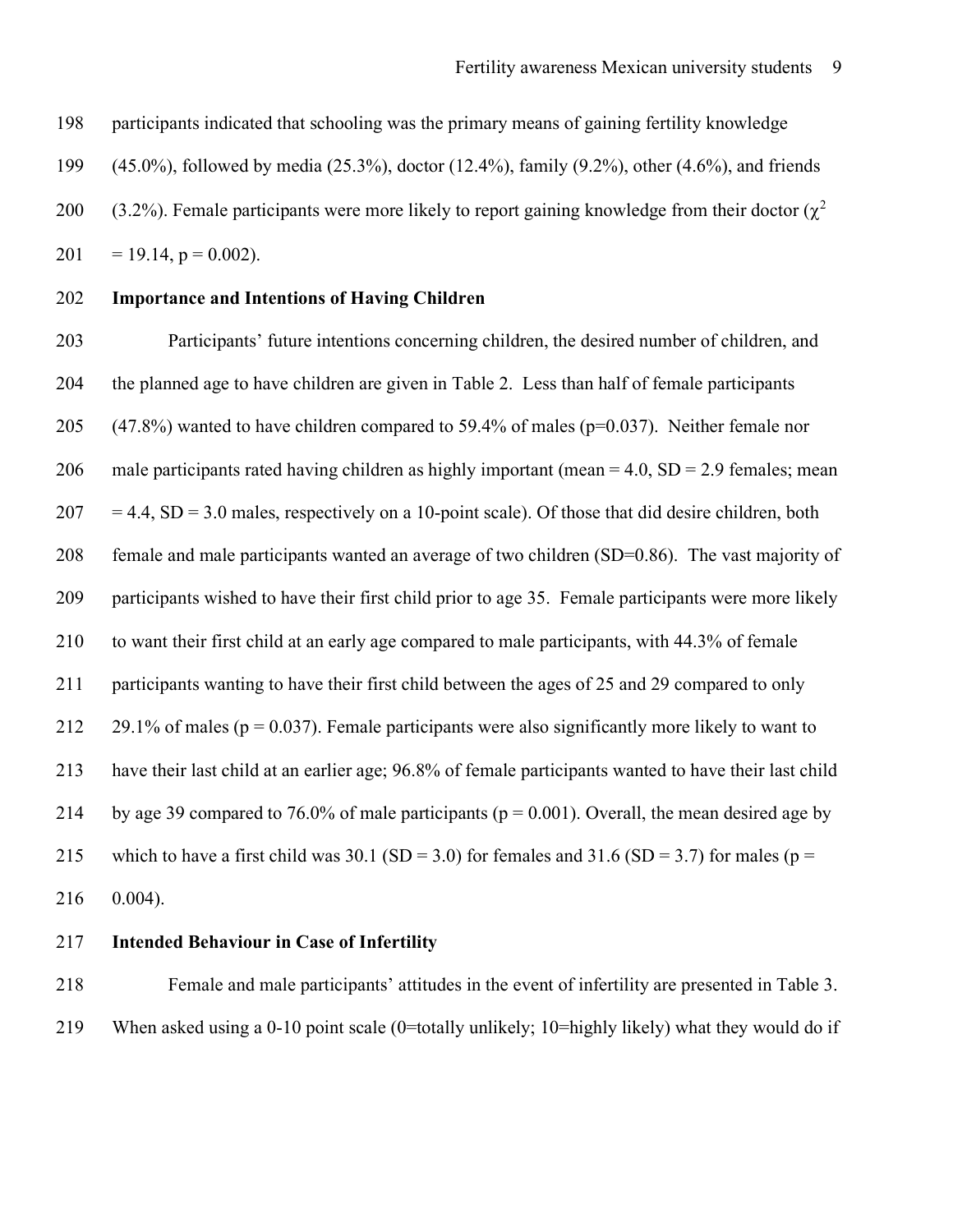they were diagnosed with infertility, both male and female participants rated not having children and adoption higher than pursuing IVF treatment (see Table 3).

#### **Awareness of Fertility**

 Participants demonstrated poor fertility awareness in terms of age and fertility, the probability of pregnancy following unprotected intercourse, and the likely success of assisted reproductive technologies (ARTs) in the event of infertility (Table 4).

 Around a half of females (56.4%) and males (54.3%) believed the slight decline in a woman's fertility begins at age 35 or older. The vast majority of participants also overestimated the age at which they believed there is a marked decrease in a woman's fertility, with 78.4% of females and 73.9% of males indicating that they thought this decline occurred at age 40 and older. 88.7% of women and 90.8% of men overestimated the percent chance of conception for a <25-year-old woman having unprotected sex during ovulation. Similar overestimation occurred for the probability of pregnancy over the course of one year and the probability of couples having a live birth after undergoing one cycle of IVF. Finally, 72.5% of women and 55.0% of men overestimated the proportion of couples in Mexico who confront involuntary childlessness.

#### **Discussion**

 As far as we are aware, this is the first investigation of fertility awareness and parenting intentions of university students in Latin America. The findings support much of what has been reported in countries around the world (Bunting et al., 2013; Pedro et al., 2018). In the current study, Mexican university students demonstrated poor fertility awareness, despite 80% believing they were highly educated, educated, or somewhat educated on matters of fertility and reproduction. Since 1994, 71 studies from 26 countries have found that, in general, young people are unable to assess the ages of fertility decline in women, the probability of pregnancy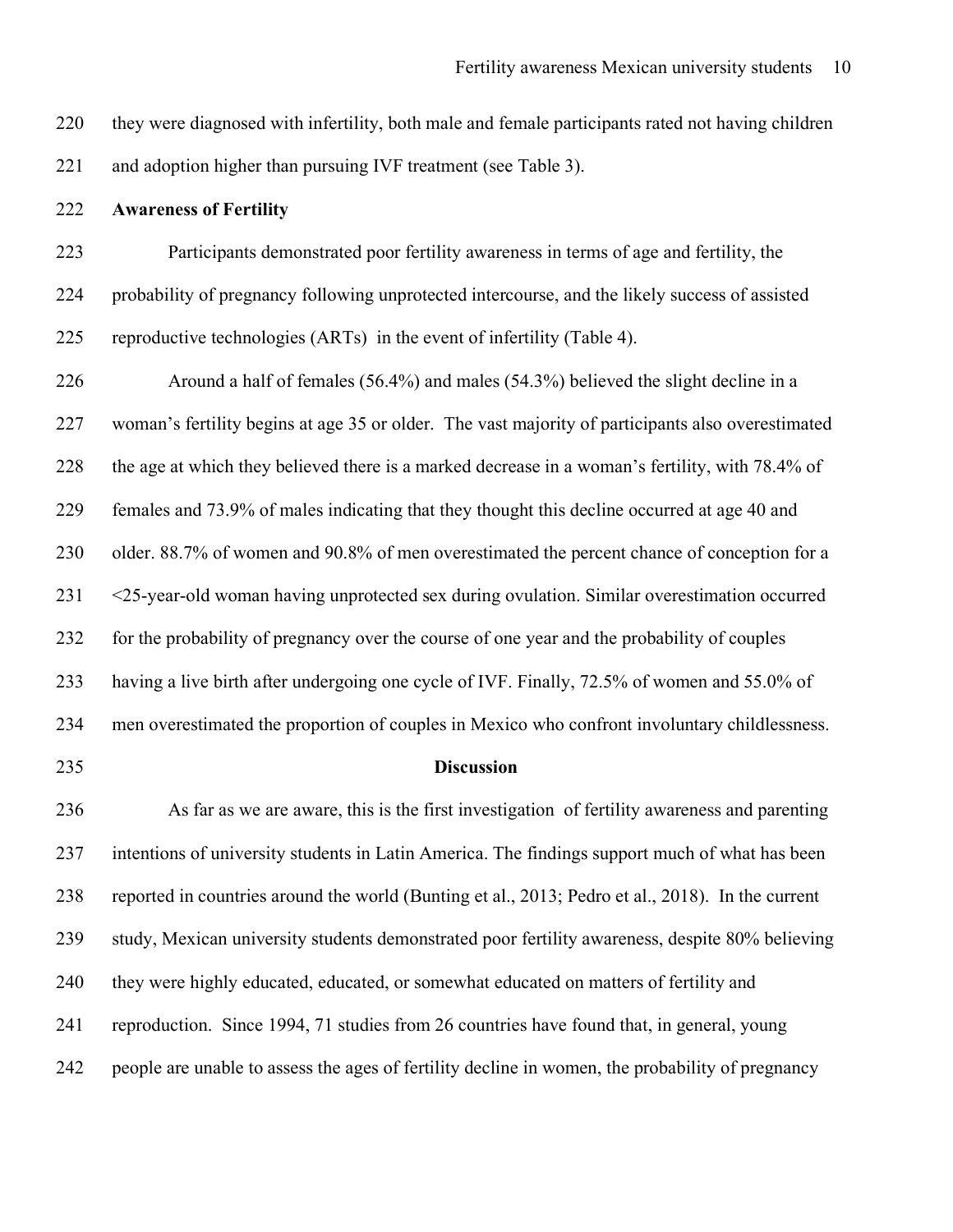based on age following unprotected sex, or the probability of success with IVF (Chan et al.,

2015; Hammarberg et al., 2013; Iliyasu et al., 2013; Lampic et al., 2006; Pedro et al., 2018;

Peterson et al., 2012; Tydén et al., 2006).

 In the current study, participants' lack of knowledge on human reproduction reveals overly optimistic yet misinformed beliefs about the likelihood and ease of becoming pregnant at later ages. For example, 78% of women and 74% of men believed that a woman's fertility begins to decline markedly at age 40 and older, when in reality, this decline happens after age 37 (American College of Obstetricians and Gynecologists [ACOG], 2014). Coupled with behavioural and lifestyle risk factors prevalent in Mexico, such as rising rates of obesity (OECD, 2017) or untreated STIs (Gutierrez et al., 2006), inaccurate perceptions of the relationship between age and fertility puts young people who delay childbearing at increased risk of involuntary childlessness. Improving fertility knowledge, on the other hand, has the potential to help young people work towards behaviour changes which optimize fertility (Fulford et al., 2013).

 One of the most surprising findings was that only 48% of female and 59% of male university students in Mexico City planned to have children. Compared to fertility awareness studies around the world, this high level of participants who do not desire any biological children is unprecedented. It also contrasts with traditional Latin American values that emphasize familial bonds and relationships (Ingoldsby, 1991). It is possible that young Mexican university students do not conceptualize bearing biological children as integral to this view, or are leaving it behind in pursuit of value systems that do not emphasize building biological families. The level of education predicts differences in desired family size among Latina women in the United States, with more educated women desiring fewer children (Unger & Molina, 1999). It is also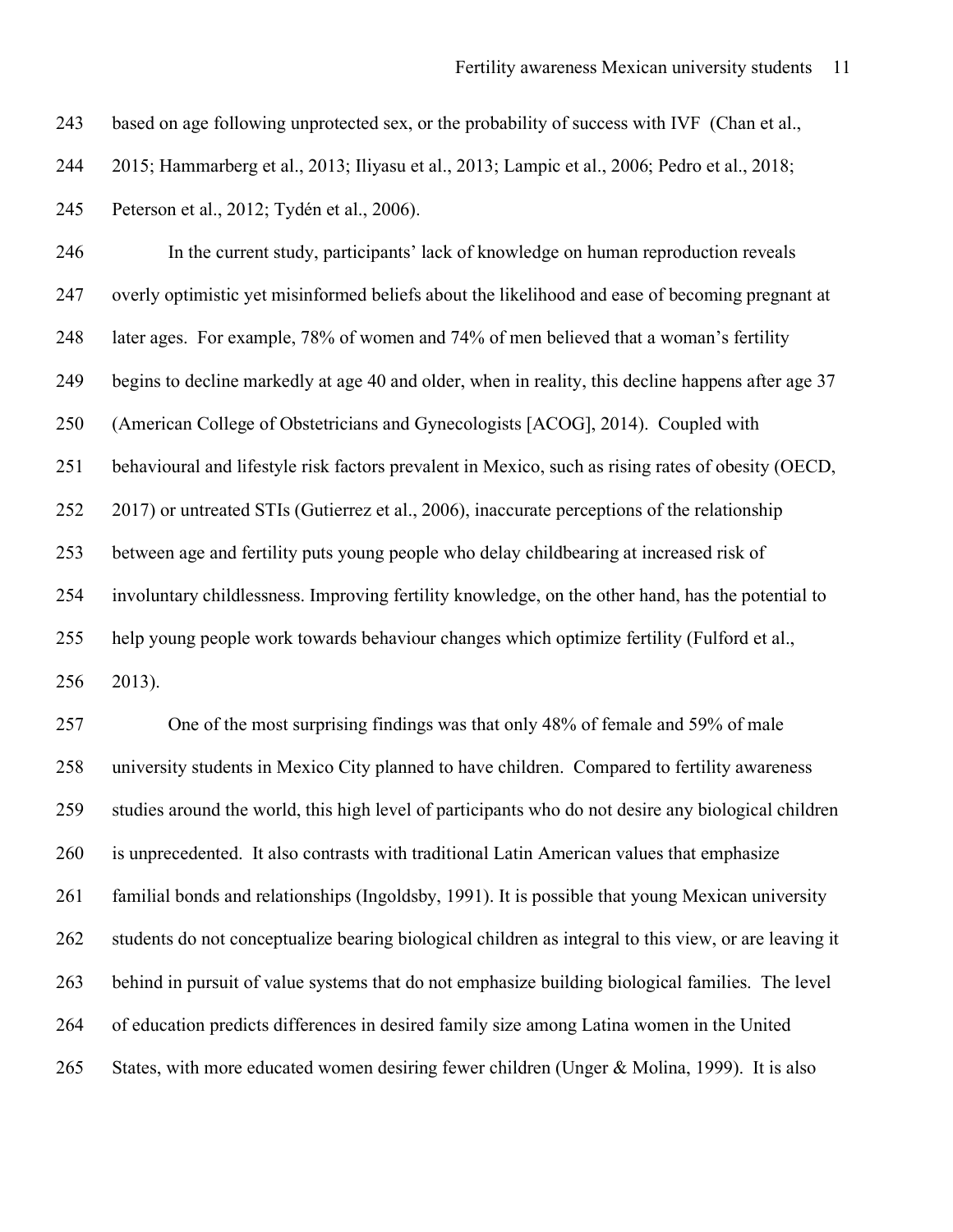common for people in urban areas with high, concentrated populations to have low childbearing intention, as is the case in Mexico City with a population close to 25 million (Dey, 2006; Lo, 2003). However, a previous study of fertility awareness in the urban centre of Hong Kong found 269 that 80% of Chinese university students intended to become a parent (Chan et al., 2015), indicating that factors other than urban pressures may be contributing to the low percentage of Mexican university students desiring biological children.

 These findings also contrast dramatically with Swedish and American studies, where 95% and 90% of participants planned to have children, respectively (Lampic et al., 2006; Peterson et al., 2012). One explanation may be related to socio-economic differences. Students in Mexico who are pursuing higher education may opt to forgo childbearing in pursuit of career stability, especially when faced with the challenging economic prospects of maintaining financial security in an upper middle-income country. Early results from unpublished focus group data suggest that students are conscious of living in a world with limited resources and hesitate to have children (Place et al., 2018). Differences in the desire for childbearing between countries could also be explained by social/cultural norms. For example, Nordic countries such as Sweden, Denmark, and Finland have government-supported, affordable access to child care coupled with shared cultural beliefs about egalitarian work and family responsibilities (Lampic et al,, 2006; Sørensen et al., 2016; Virtala et al., 2011). Future studies should explore the low rate of childbearing intention among Mexican students, particularly the role of socio-economic factors and social/cultural norms in contextualizing and shaping these attitudes.

 When participants were asked about their intended behaviour in the case of infertility, IVF was reported as the least likely option compared to adoption and child-free living. These answers were similar to findings from a study of university students in Hong Kong (Chan et al.,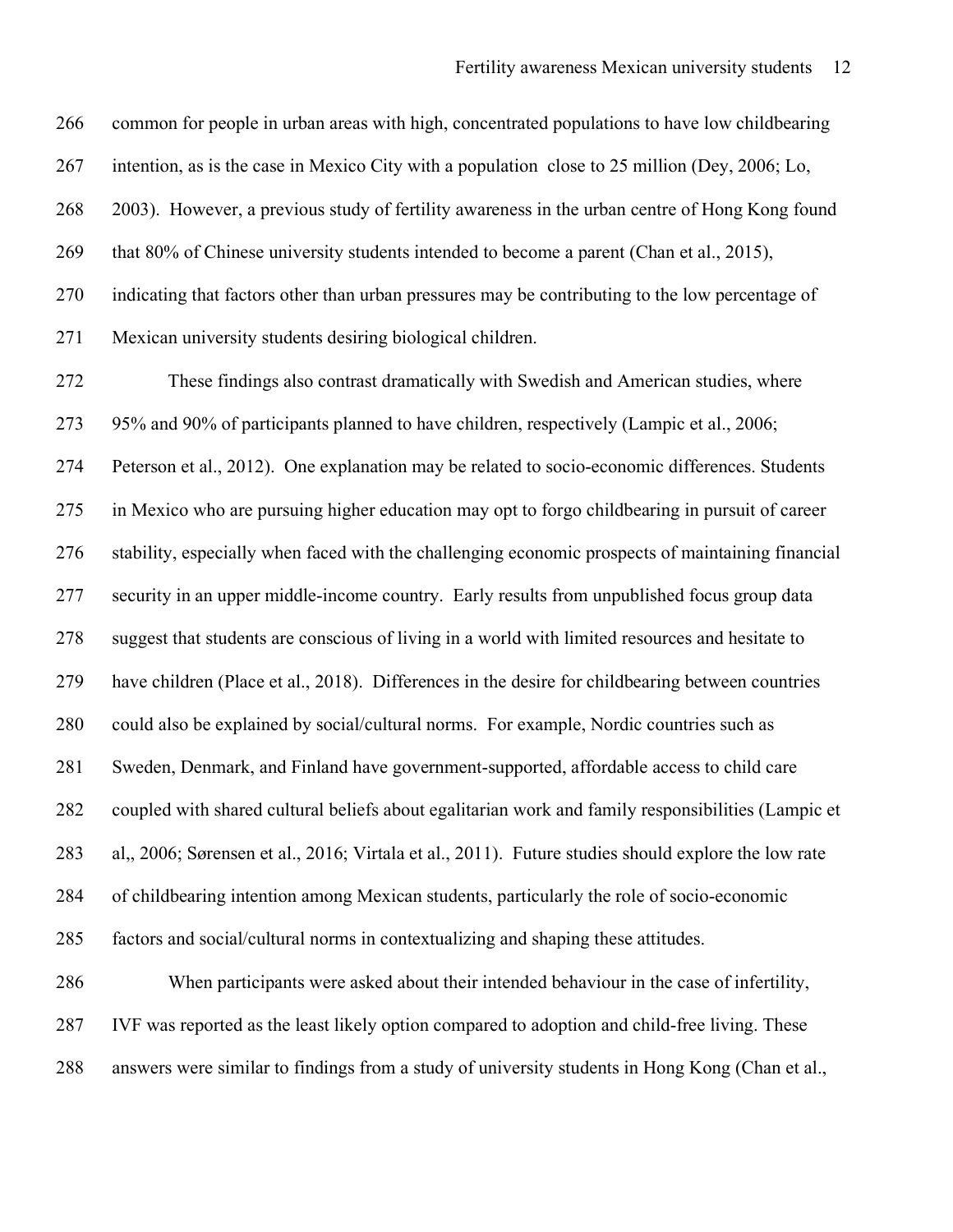289 2015), but different from those in the United States and Sweden, where participants rated IVF as the most likely course of action in the case of infertility (Lampic et al., 2006; Peterson et al., 2012). One explanation may be the high cost of ART treatment options. In a nationwide survey, about half of Mexican women who self-reported infertility visited a healthcare provider, yet only 1% underwent IVF (Gonzalez Cervera, 2006). While ARTs are significantly less expensive in Mexico relative to the United States, it is possible that lower mean household incomes in Mexico make these treatments prohibitively expensive for most couples. Another possible explanation is that Mexican men and women may not seek out IVF due to beliefs that are well-documented in other studies, including desiring a child that is biologically their own and unassisted by medicine (Arya & Dibb, 2016). Ironically, although it is the least preferred option in the event of infertility, participants showed unwarranted confidence in the capacity of IVF technology to deliver positive results, since 90% of women and 81% of men overestimated the probability of live birth, possibly foreshadowing emotional difficulties if expectations did not mirror rates of treatment success (Hammarberg et al., 2001).

 Finally, while adoption was rated as a more likely behaviour than IVF, it is still fraught with many difficulties in Mexico where media outlets report that between 2012 and 2017, only approximately 35% of formal petitions for adoption of a minor child were granted, despite at least 30,000 children living in orphanages, many of whom are available for adoption ("Como es el proceso de adopcion en Mexico," 2018). Intra-family adoptions, or informally adopting the child of a close relative, has been reported among Latinos in the United States (Place & Bireley, 2017) and populations in other parts of the world (Culley & Hudson, 2010; Unisa, 1999), perhaps signalling help-seeking for infertility that occurs outside traditional Western medical models.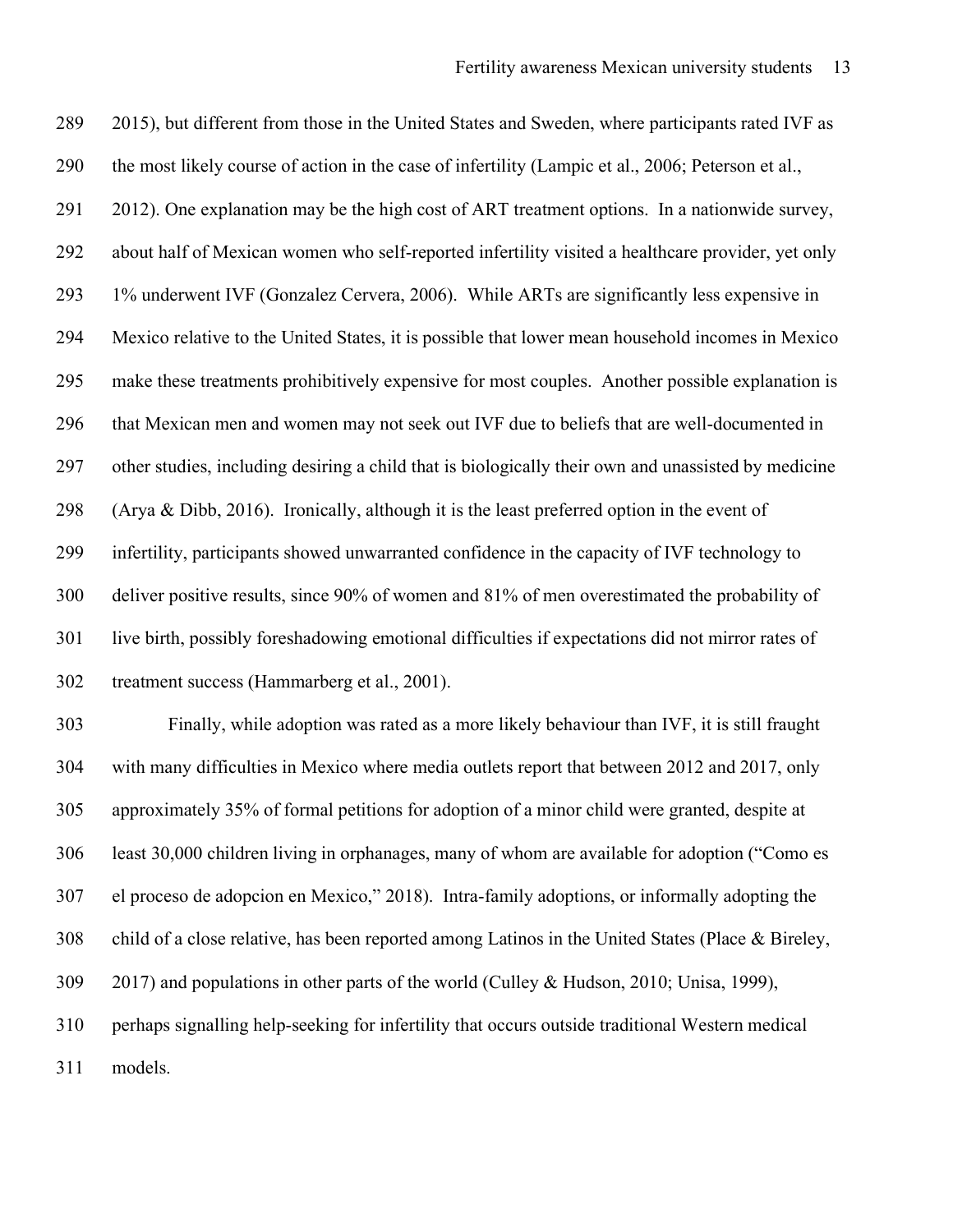The findings from our study also have public health implications. In light of the results demonstrating a lack of fertility awareness among university students in Mexico City, two recommendations from the World Health Organization (WHO) should be considered in efforts to address the reproductive knowledge gap: First, infertility should be recognized as a public health issue in developing countries. Second, public awareness of infertility and its causes should be increased in order to improve preventative behaviour among men and women (Vayena et al., 2002). Leaders who advance the field of infertility services in low- and middle-income countries agree that the first priority should always be primary prevention over tertiary, ART intervention (Inhorn, 2003; Ombelet et al., 2008). While at least 52 centres are authorized to practice ART in Mexico, and local access is increasing (Braff, 2013; Gobierno Federal, 2013), the importance of primary prevention in resource-poor contexts cannot be overstated given the limited availability of infertility services, particularly in the public sector. Worldwide estimates suggest that of 56% of couples who seek help for infertility-related issues, only 22% obtain it (Boivin et al., 2007). Furthermore, because the WHO has called for the integration of infertility into existing sexual and reproductive health programs, promoting a conversation about fertility awareness in these countries should run parallel to important, ongoing family planning efforts. The United States Centers for Disease Control (CDC) has likewise brought to attention the need to 'reconcile and clarify simultaneous public health messages' for preserving fertility *and* preventing unplanned pregnancies (CDC, 2014). Not only does fertility awareness help to safeguard future fertility, but education on human reproduction has the potential to reduce total fertility rates in overpopulated areas if men and women are mindful of how and when to achieve the desired number of children (Bauer et al., 2006; Potts & Marks, 2001).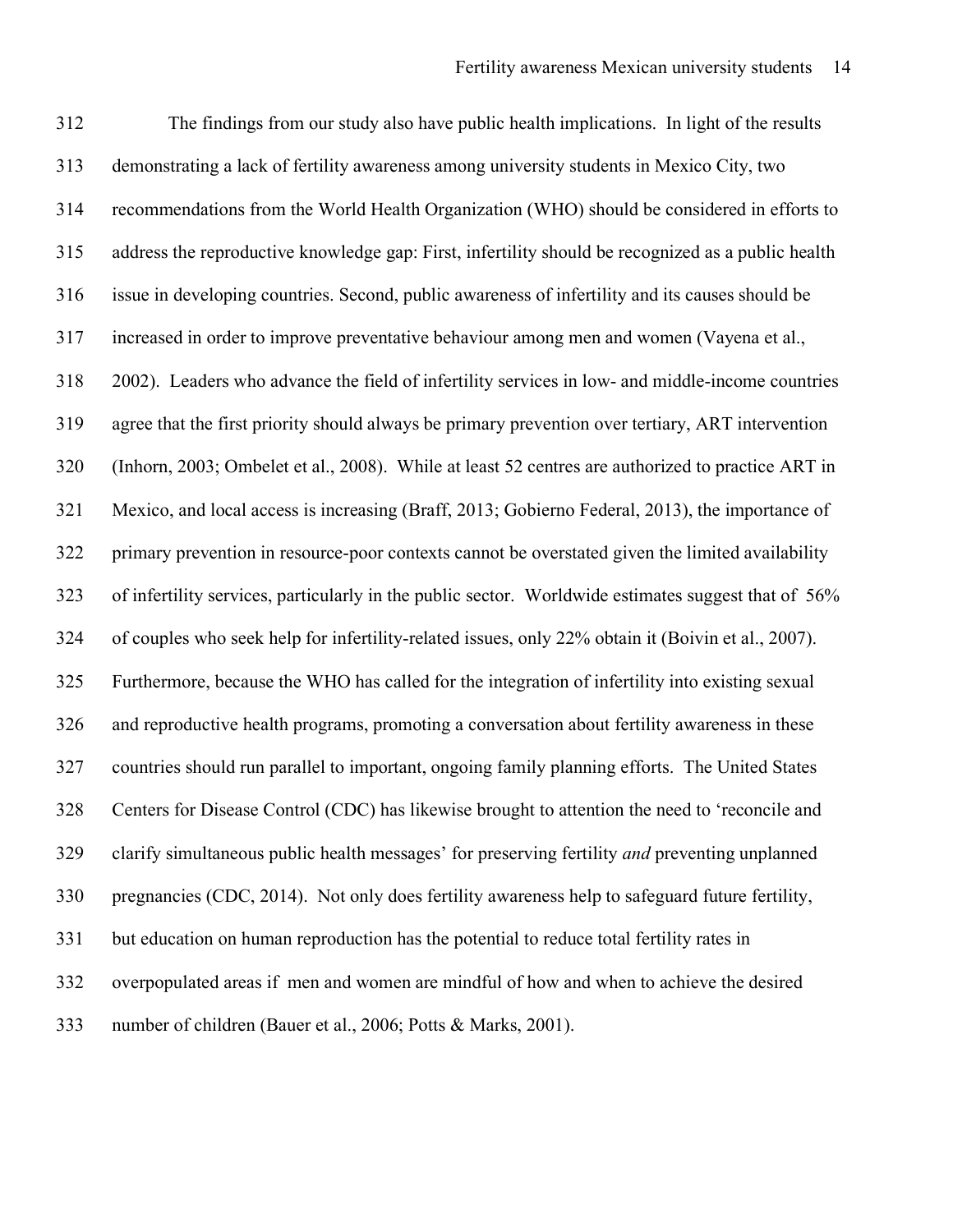Finally, our findings can serve as evidence of the need for fertility awareness-based interventions adapted for dissemination in low- and middle-income countries (Garcia et al., 2018). Standardized protocols for fertility awareness programs or tools should include stakeholder feedback on culturally sensitive wording, as well as the feasibility and acceptability of each potential intervention (Bayoumi et al., 2018). A variety of studies have demonstrated that web-based interventions, such as conveniently-accessed posts, brochures, and videos, have significantly increased fertility knowledge among young people (Conceição et al., 2017; Daniluk & Koert, 2015; Wojcieszek & Thompson, 2013). A randomized controlled trial by Maeda et al. (2016) found that a physical brochure significantly improved Cardiff Fertility Knowledge Scale (SFKS-J) scores among a sample of individuals ages 20 to 39 (p<0.001). Other avenues for dissemination include training healthcare providers to discuss the time-bound nature of fertility when patients seek contraceptive counselling or other healthcare services; something that OBGYN residents have shown they are willing to consider (Yu et al., 2016). Finally, healthcare and education providers can begin to reframe the dual protection condoms offer (i.e., concurrent protection against unplanned pregnancy and STIs/HIV) as triple protection by helping young people to think about condoms as a way to preserve fertility through avoiding STIs while preventing unplanned pregnancy (Brady, 2003).

**Limitations**

 While a major strength of our study was the participation of students from diverse fields of study, there were several limitations. First, the study was limited by potential biases inherent in any online, self-report study. Specifically, because we had no way of reaching participants through university-sponsored email addresses, the use of *Facebook* groups could lead to self-selection bias. Second, some fields of study did not have a *Facebook* presence and thus could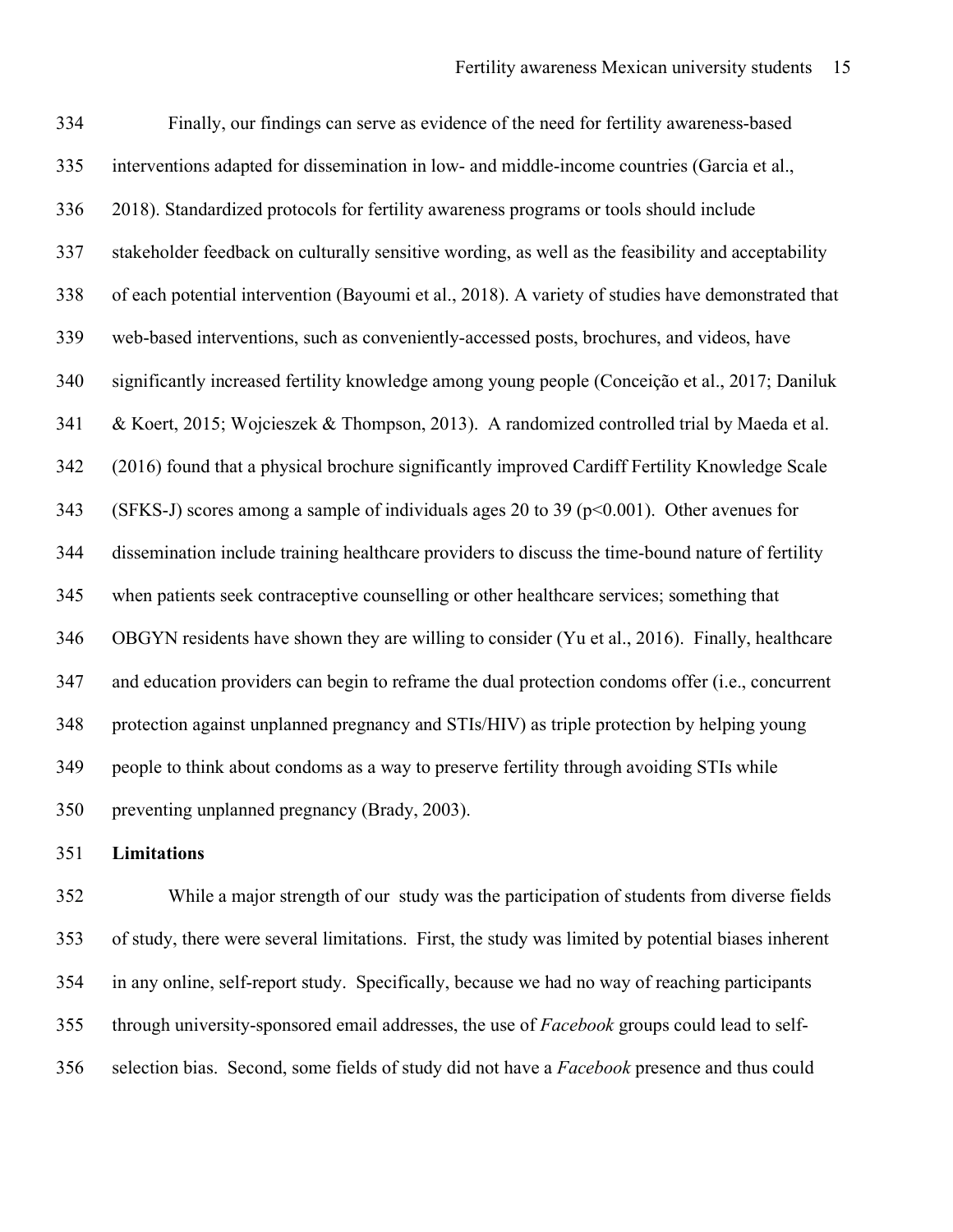| 357               | not be reached through online invitations. Third, because there was no way of knowing how         |
|-------------------|---------------------------------------------------------------------------------------------------|
| 358               | many students were reached and who chose not to reply, it was not possible to calculate a         |
| 359               | response rate or conduct analyses examining for non-response bias. Finally, it is possible that   |
| 360               | students at UNAM had differing and more non-traditional views toward childbearing compared        |
| 361               | with Mexican men and women in the general population. Caution should therefore be used when       |
| 362               | generalizing findings to other populations in Latin America because of socio-cultural differences |
| 363               | between and within countries. Nevertheless, the findings from this study directly address a       |
| 364               | significant knowledge gap in the field about young people's fertility awareness in Latin America. |
| 365               |                                                                                                   |
| 366               | <b>Authors' Roles</b>                                                                             |
| 367               | J.M.P designed the study, oversaw quantitative data collection, and participated in all phases of |
| 368               | manuscript preparation. B.D.P participated in the study design, instrument revision, literature   |
| 369               | review, data analysis, and manuscript preparation. B. H conducted data analysis, literature       |
| 370               | review, and participated in all phases of manuscript preparation M. S participated in instrument  |
| 371               | revision, data collection, and manuscript preparation.                                            |
| 372               |                                                                                                   |
| 373               | <b>Conflict of Interest</b>                                                                       |
| 374               | The authors have no conflicts of interest to declare.                                             |
| 375               |                                                                                                   |
| 376               |                                                                                                   |
| 377<br>378<br>379 |                                                                                                   |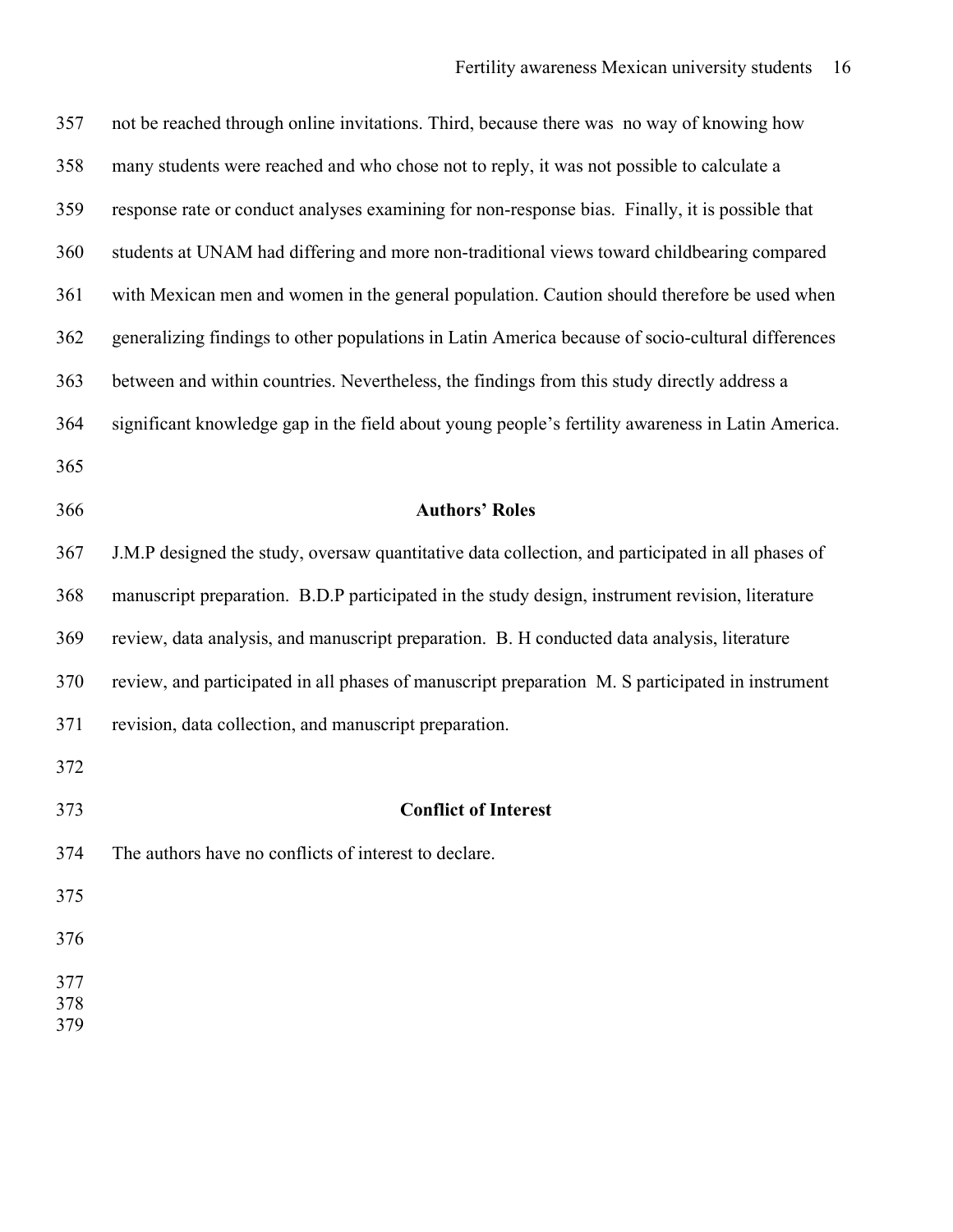| 380               | <b>References</b>                                                                                    |
|-------------------|------------------------------------------------------------------------------------------------------|
| 381               |                                                                                                      |
| 382               | American College of Obstetricians and Gynecologists (ACOG). (2014). Committee Opinion:               |
| 383               | Female Age-Related Fertility Decline. ACOG 2014. Retrieved from:                                     |
| 384               | https://www.acog.org/-/media/Committee-Opinions/Committee-on-Gynecologic-                            |
| 385               | Practice/co589.pdf?dmc=1&ts=20190227T2137465844                                                      |
| 386               |                                                                                                      |
| 387               | Arya, S. T., & Dibb, B. (2016). The experience of infertility treatment: the male perspective.       |
| 388               | Human Fertility, 19(4), 242-248. https://doi.org/10.1080/14647273.2016.1222083.                      |
| 389               |                                                                                                      |
| 390               | Bauer, M., Chytilová, J., & Streblov, P. (2006). Effects of Education on Determinants of High        |
| 391               | Desired Fertility: Evidence from Ugandan Villages. Working Papers IES 2006. Charles                  |
| 392               | University Prague, Faculty of Social Sciences, Institute of Economic Studies, revised Sep            |
| 393               | 2006. Retrieved from: https://ideas.repec.org/p/fau/wpaper/wp2006 23.html                            |
| 394               |                                                                                                      |
| 395               | Bayoumi, R. R., van der Poel, S., El Samani, E. Z., & Boivin, J. (2018). An evaluation of            |
| 396               | comprehensiveness, feasibility and acceptability of a fertility awareness educational tool.          |
| 397               | Reproductive Biomedicine & Society Online, 6, 10-21.                                                 |
| 398               | https://doi.org/10.1016/j.rbms.2018.06.003 1.                                                        |
| 399               |                                                                                                      |
| 400               | Boivin, J., Bunting, L., Collins, J. A., & Nygren, K. G. (2007). International estimates of          |
| 401               | infertility prevalence and treatment-seeking: potential need and demand for infertility              |
| 402               | medical care. Human Reproduction, 22(6), 1506-1512.                                                  |
| 403               | https://doi.org/10.1093/humrep/dem046.                                                               |
| 404               |                                                                                                      |
| 405               | Brady, M. (2003). Preventing sexually transmitted infections and unintended pregnancy, and           |
| 406               | safeguarding fertility: triple protection needs of young women. Reproductive Health                  |
| 407               | Matters, 11(22), 134-141. https://doi.org/10.1016/S0968-8080(03)02289-4                              |
| 408               |                                                                                                      |
| 409               | Braff, L. (2013). Somos muchos (We are so many): Population politics and "reproductive               |
| 410               | othering" in Mexican fertility clinics. Medical Anthropology, 27(1), 121-138.                        |
| 411<br>412        | Bunting, L., & Boivin, J. (2007). Decision-making about seeking medical advice in an internet        |
| 413               | sample of women trying to get pregnant. Human Reproduction, 22(6), 1662–1668.                        |
| 414               | https://doi.org/10.1093/humrep/dem057                                                                |
| 415               |                                                                                                      |
| 416               | Bunting, L., Tsibulsky, I., & Boivin, J. (2013). Fertility knowledge and beliefs about fertility     |
| 417               | treatment: findings from the International Fertility Decision-making Study. Human                    |
| 418               | Reproduction, 28(2), 385-397. https://doi.org/10.1093/humrep/des402.                                 |
| 419               |                                                                                                      |
| 420               | Centers for Disease Control and Prevention (CDC). (2014). National Public Health Action Plan         |
| 421               | for the detection, prevention, and Management of Infertility. Atlanta, GA: Centers for               |
|                   |                                                                                                      |
|                   |                                                                                                      |
|                   |                                                                                                      |
| 422<br>423<br>424 | Disease Control and Prevention. Retrieved from: www.cdc.gov > infertility > pdf<br>DRH NAP Final 508 |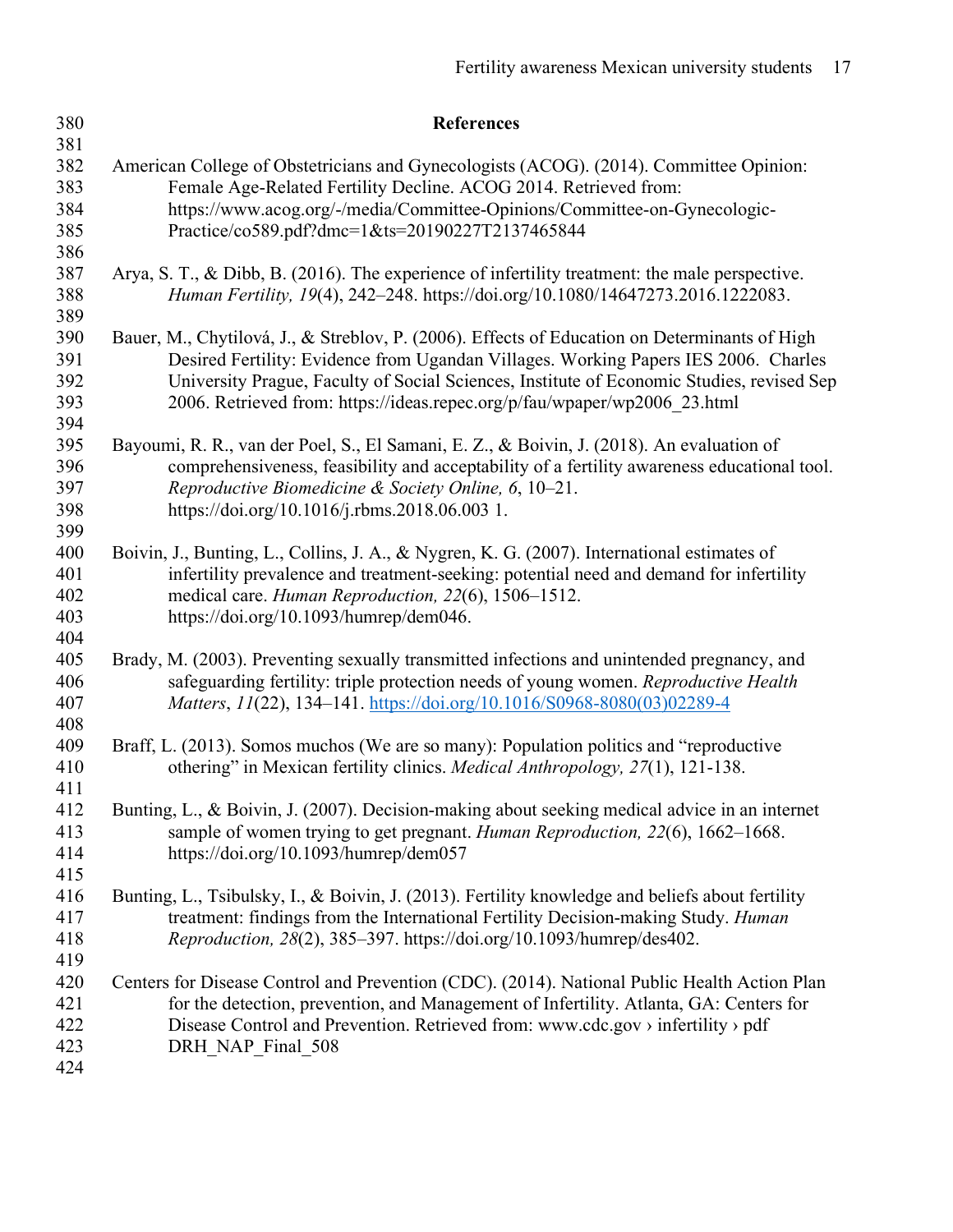| 425<br>426<br>427<br>428        | Center for Disease Control and Prevention (CDC). (2016). Assisted reproductive technology<br>(ART) report 2016. Retrieved from: ftp://ftp.cdc.gov/pub/Publications/art/ART-2016-<br>Clinic-Report-Full.pdf10                                                                                                                 |
|---------------------------------|------------------------------------------------------------------------------------------------------------------------------------------------------------------------------------------------------------------------------------------------------------------------------------------------------------------------------|
| 429<br>430<br>431<br>432        | Central Intelligence Agency. (2020). Mother's mean age at first birth. The World Factbook.<br>Retrieved from: https://www.cia.gov/library/publications/the-world<br>factbook/fields/352.html                                                                                                                                 |
| 433<br>434<br>435<br>436        | Chan, C. H., Chan, T. H., Peterson, B. D., Lampic, C., & Tam, M. Y. (2015). Intentions and<br>attitudes towards parenthood and fertility awareness among Chinese university students<br>in Hong Kong: a comparison with Western samples. Human Reproduction, $30(2)$ , $364-$<br>372. https://doi.org/10.1093/humrep/deu324. |
| 437<br>438<br>439<br>440<br>441 | "Como es el proceso de adopcion en Mexico" (2018, May 23) BBMundo.<br>https://www.bbmundo.com/mamas-papas/pareja/como-es-el-proceso-de-adopcion-en-<br>mexico/                                                                                                                                                               |
| 442<br>443<br>444<br>445<br>446 | Conceição, C., Pedro, J., & Martins, M. V. (2017). Effectiveness of a video intervention on<br>fertility knowledge among university students: a randomised pre-test/post-test study.<br>European Journal of Contraception & Reproductive Health Care, 22(2), 107-113.<br>https://doi.org/10.1080/13625187.2017.1288903.      |
| 447<br>448<br>449<br>450        | Consejo Nacional de la Población (CONAPO). (2015). La situación demográfica de México<br>2015: Panorama de la salud sexual y reproductiva, 2014; 2015 'The Demographic<br>Situation of Mexico 2015]. Retrieved from:<br>http://www.conapo.gob.mx/es/CONAPO/La Situacion Demografica de Mexico 2015                           |
| 451<br>452<br>453<br>454<br>455 | Culley, L., & Hudson. N. (2010). 'for him, it's got to be your own son': adoption and infertility<br>in British south Asian communities. In M. Crawshaw & R. Ballen (Eds), Adopting after<br>infertility: messages from practice, research, and personal experience ( $pp106-118$ ).<br>Jessica Kingsley Publishers          |
| 456<br>457<br>458<br>459<br>460 | Daniluk, J. C., & Koert, E. (2015). Fertility awareness online: the efficacy of a fertility education<br>website in increasing knowledge and changing fertility beliefs. Human Reproduction,<br>30(2), 353-363. https://doi.org/10.1093/humrep/deu328                                                                        |
| 461<br>462<br>463               | Dey, I. (2006). Wearing out the work ethic: population ageing, fertility and work–life balance.<br>Journal of Social Policy, 35(4), 671-688. https://doi.org/10.1017/S0047279406000134                                                                                                                                       |
| 464<br>465<br>466               | Dunson, D. B., Colombo, B., & Baird, D. D. (2002). Changes with age in the level and duration<br>of fertility in the menstrual cycle. Human Reproduction, 17(5), 1399-1403.<br>https://doi.org/10.1093/humrep/17.5.1399.                                                                                                     |
| 467<br>468<br>469<br>470        | Eggert, J., Theobald, H., & Engfeldt, P. (2004). Effects of alcohol consumption on female<br>fertility during an 18-year period. Fertility and Sterility, 81(2), 379–383.<br>https://doi.org/10.1016/j.fertnstert.2003.06.018.                                                                                               |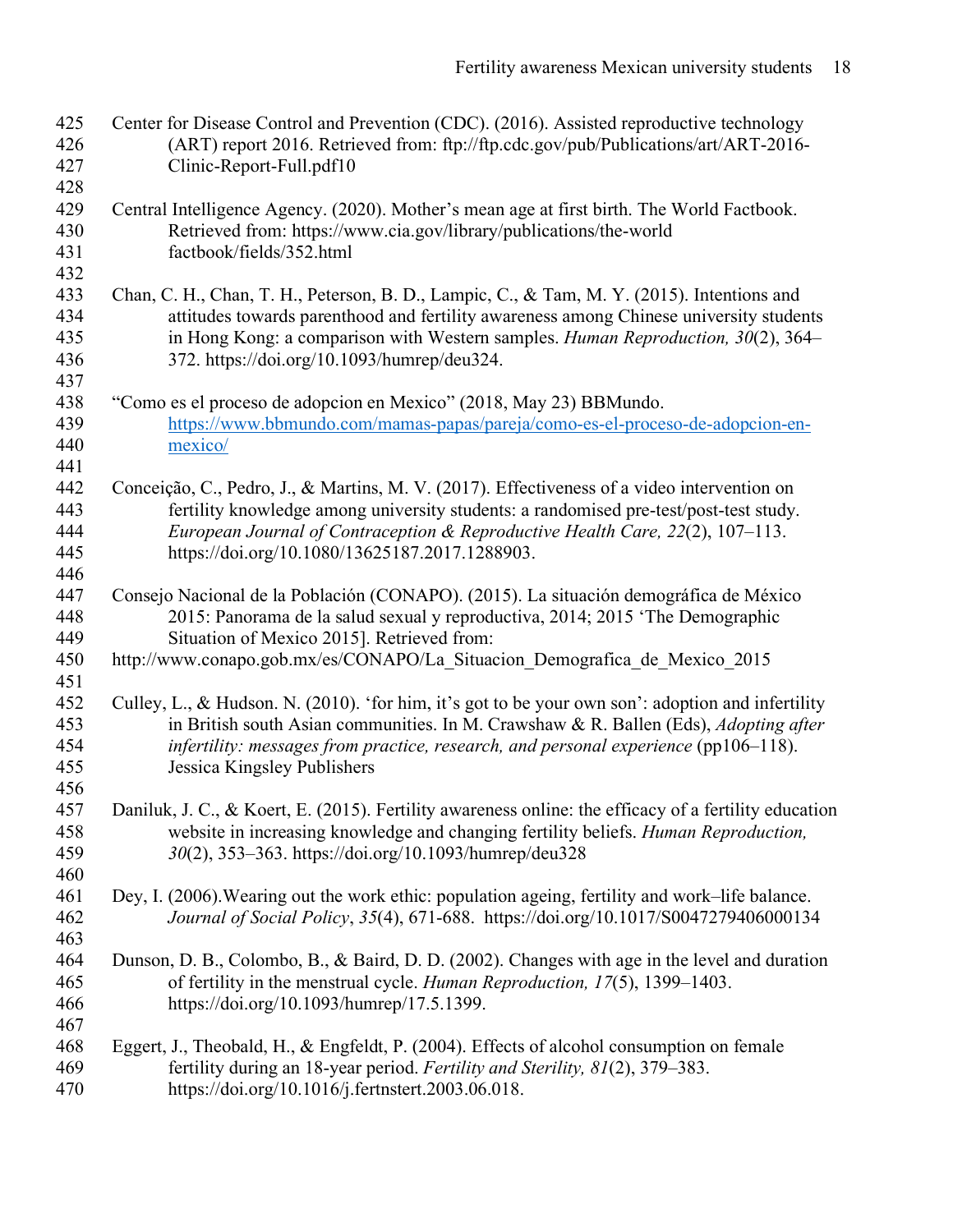| 471 |                                                                                                    |
|-----|----------------------------------------------------------------------------------------------------|
| 472 | Fulford, B., Bunting, L., Tsibulsky, I., & Boivin, J. (2013). The role of knowledge and perceived  |
| 473 | susceptibility in intentions to optimize fertility: findings from the International Fertility      |
| 474 | Decision-Making Study (IFDMS). Human Reproduction, 28(12), 3253-3262.                              |
| 475 | https://doi.org/10.1093/humrep/det373                                                              |
| 476 |                                                                                                    |
| 477 | García, D., Rodríguez, A., & Vassena, R. (2018). Actions to increase knowledge about age-          |
| 478 | related fertility decline in women. The European Journal of Contraception &                        |
| 479 | Reproductive Health Care, 23(5), 371-378.                                                          |
| 480 | https://doi.org/10.1080/13625187.2018.1526895.                                                     |
| 481 |                                                                                                    |
| 482 | Greil, A. L., Slauson-Blevins, K., & McQuillan, J. (2010). The experience of infertility: a review |
| 483 | of recent literature. Sociology of Health & Illness, 32(1), 140–162.                               |
| 484 | https://doi.org/10.1111/j.1467-9566.2009.01213.x                                                   |
| 485 |                                                                                                    |
| 486 | Gobierno de la República de Mexico. (2015). Estrategia Nacional para la Prevención del             |
| 487 | Embarazo en Adolescentes [National Strategy for the Prevention of Teen Pregnancy];                 |
| 488 | Retrieved from: https://www.gob.mx/inmujeres/acciones-y-programas/estrategia                       |
| 489 | nacional-para-la-prevencion-del-embarazo-en-adolescentes-33454                                     |
| 490 |                                                                                                    |
| 491 | Gobierno Federal. (2013). Comisión Federal para la Protección contra Riesgos Sanitarios,           |
| 492 | Sistema de Acceso a la Información Pública: Infomex, Folio 1215100150212; 2012.                    |
| 493 | Available in http://bit.ly/XYxpHd                                                                  |
| 494 |                                                                                                    |
| 495 | González Cervera, A. S. (2006). Subfecundidad e infertilidad en mujeres mexicanas [Subfertility    |
| 496 | and infertility in Mexican women]. Papeles de población, 12(50), 277-291. Retrieved                |
| 497 | from: http://www.scielo.org.mx/scielo.php?script=sci arttext&pid=S1405-                            |
| 498 | 74252006000400013&lng=es&tlng=es.                                                                  |
| 499 |                                                                                                    |
| 500 | Gutierrez, J., Bertozzi, S., Conde-Glex, C., & Sanchez-Aleman, M-A. (2006). Risk behaviors of      |
| 501 | 15-21 year olds in Mexico lead to a high prevalence of sexually transmitted infections:            |
| 502 | results of a survey in disadvantaged urban areas. BMC Public Health, 6, 49.                        |
| 503 | https://doi.org/10.1186/1471-2458-6-49                                                             |
| 504 |                                                                                                    |
| 505 | Hammarberg, K., Astbury, J., & Baker, H. (2001). Women's experience of IVF: a follow-up            |
| 506 | study. Human Reproduction, 16(2), 374-383. https://doi.org/10.1093/humrep/16.2.374.                |
| 507 |                                                                                                    |
| 508 | Hammarberg, K., Setter, T., Norman, R. J., Holden, C. A., Michelmore, J., & Johnson, L. (2013).    |
| 509 | Knowledge about factors that influence fertility among Australians of reproductive age: a          |
| 510 | population-based survey. Fertility and Sterility, 99(2), 502-507.                                  |
|     |                                                                                                    |
| 511 | https://doi.org/10.1016/j.fertnstert.2012.10.031.                                                  |
| 512 |                                                                                                    |
| 513 | Iliyasu, Z., Galadanci, H. S., Abubakar, I. S., Bashir, F. M., Salihu, H. M., & Aliyu, M. H.       |
| 514 | (2013). Perception of infertility and acceptability of assisted reproduction technology in         |
| 515 | northern Nigeria. Nigerian Journal of Medicine, 22(4), 341-347. Retrieved from:                    |
| 516 | https://pubmed.ncbi.nlm.nih.gov/24283097/                                                          |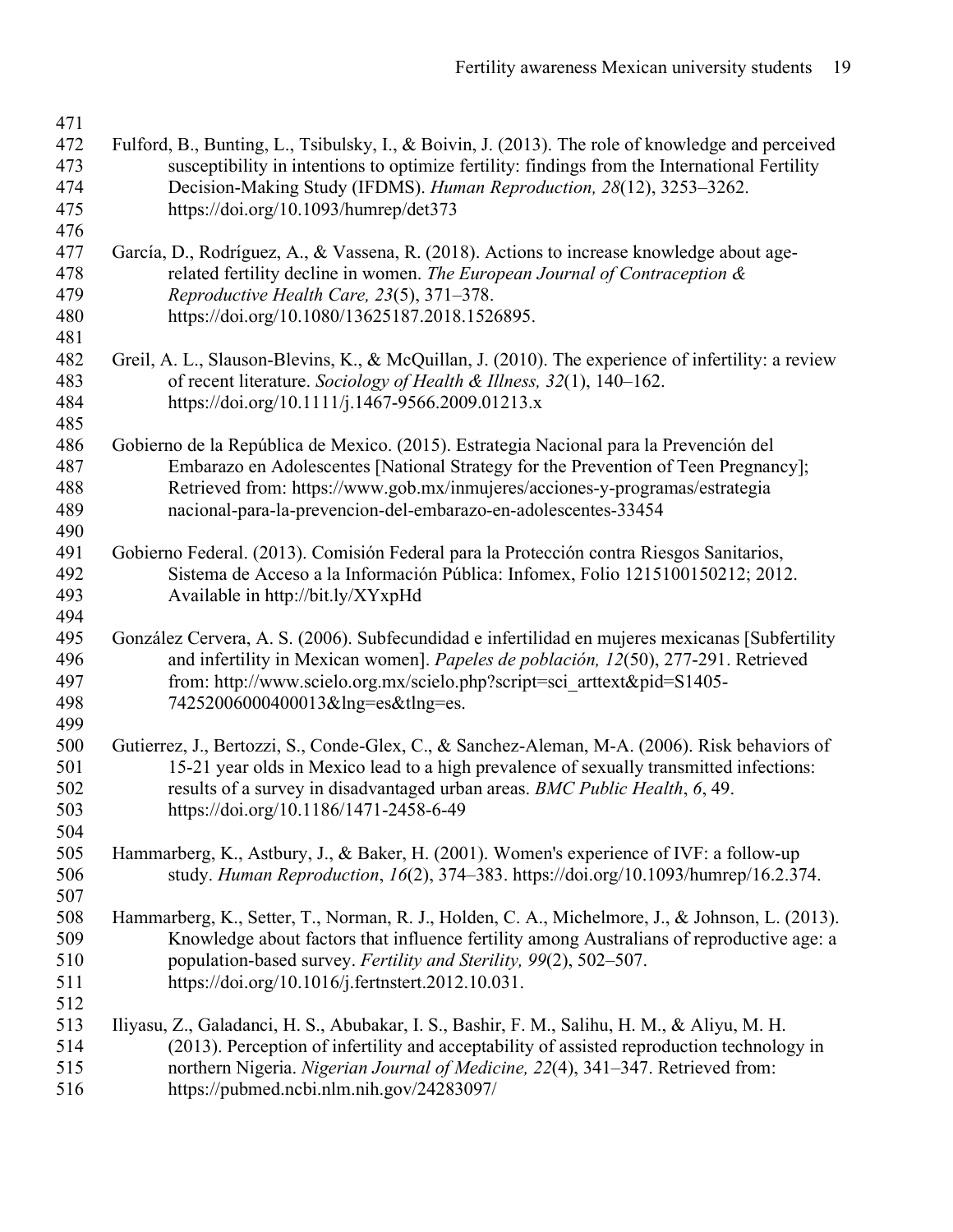| 517 |                                                                                                |
|-----|------------------------------------------------------------------------------------------------|
| 518 | Ingoldsby, B.B. (1991). The Latin American family: Familism vs. Machismo. Journal of           |
| 519 | Comparative Family Studies, 22(1), 57-62. https://doi.org/10.3138/jcfs.22.1.57                 |
| 520 |                                                                                                |
| 521 | Inhorn M. C. (2003). Global infertility and the globalization of new reproductive              |
| 522 | technologies: illustrations from Egypt. Social Science & Medicine, 56(9), 1837–1851.           |
| 523 | https://doi.org/10.1016/s0277-9536(02)00208-3.                                                 |
| 524 |                                                                                                |
| 525 | Kelley-Weeder, S., & O'Connor, A. (2006). Modifiable risk factors for impaired fertility in    |
| 526 | women: What nurse practitioners need to know. Journal of the America Academy of                |
| 527 | Nurse Practitioners, 18(6), 268-276. https://doi.org/10.1111/j.1745-7599.2006.00130.x          |
| 528 |                                                                                                |
| 529 | Lampic, C., Skoog, S.A., Karlstrom, P., & Tyden, T. (2006). Fertility awareness, intentions    |
| 530 | concerning childbearing, and attitudes towards parenthood among female and male                |
| 531 | academics. Human Reproduction, 21(2), 558-564. https://doi.org/10.1093/humrep/dei367           |
| 532 |                                                                                                |
| 533 | Lo, S. (2003). Perceptions of work-family conflict among married female professionals in Hong  |
| 534 | Kong. Personnel Review, 32(3), 376–390. https://doi.org/10.1108/00483480310467679              |
| 535 |                                                                                                |
| 536 |                                                                                                |
| 537 | Maeda, E., Nakamura, F., Kobayashi, Y., Boivin, J., Sugimori, H., Murata, K., & Saito, H.      |
| 538 | (2016). Effects of fertility education on knowledge, desires and anxiety among the             |
| 539 | reproductive-aged population: findings from a randomized controlled trial. Human               |
| 540 | Reproduction, 31(9), 2051-2060. https://doi.org/10.1093/humrep/dew133                          |
| 541 |                                                                                                |
| 542 | Mahey, R., Gupta, M., Kandpal, S., Malhotra, N., Vanamail, P., Singh, N., & Kriplani, A.       |
| 543 | (2018). Fertility awareness and knowledge among Indian women attending an infertility          |
| 544 | clinic: a cross-sectional study. BMC Women's Health, 18(1), 177.                               |
| 545 | https://doi.org/10.1186/s12905-018-0669-y                                                      |
| 546 |                                                                                                |
| 547 | Macaluso, M., Wright-Schnapp, T. J., Chandra, A., Johnson, R., Satterwhite, C. L., Pulver, A., |
| 548 | Berman, S. M., Wang, R. Y., Farr, S. L., & Pollack, L. A. (2010). A public health focus        |
| 549 | on infertility prevention, detection, and management. Fertility and Sterility, 93(1), 16.e1-   |
| 550 | 16.e10. https://doi.org/10.1016/j.fertnstert.2008.09.046                                       |
| 551 |                                                                                                |
| 552 | Mascarenhas, M. N., Flaxman, S. R., Boerma, T., Vanderpoel, S., & Stevens, G. A. (2012).       |
| 553 | National, regional, and global trends in infertility prevalence since 1990: a systematic       |
| 554 | analysis of 277 health surveys. PLoS Medicine, 9(12), e1001356.                                |
| 555 | https://doi.org/10.1371/journal.pmed.1001356                                                   |
| 556 |                                                                                                |
| 557 | Mills, M., Rindfuss, R. R., McDonald, P., & te Velde, E.; ESHRE Reproduction and Society       |
| 558 | Task Force. (2011). Why do people postpone parenthood? Reasons and social policy               |
| 559 | incentives. Human Reproduction Update, 17(6), 848–860.                                         |
| 560 | https://doi.org/10.1093/humupd/dmr026                                                          |
| 561 |                                                                                                |
|     |                                                                                                |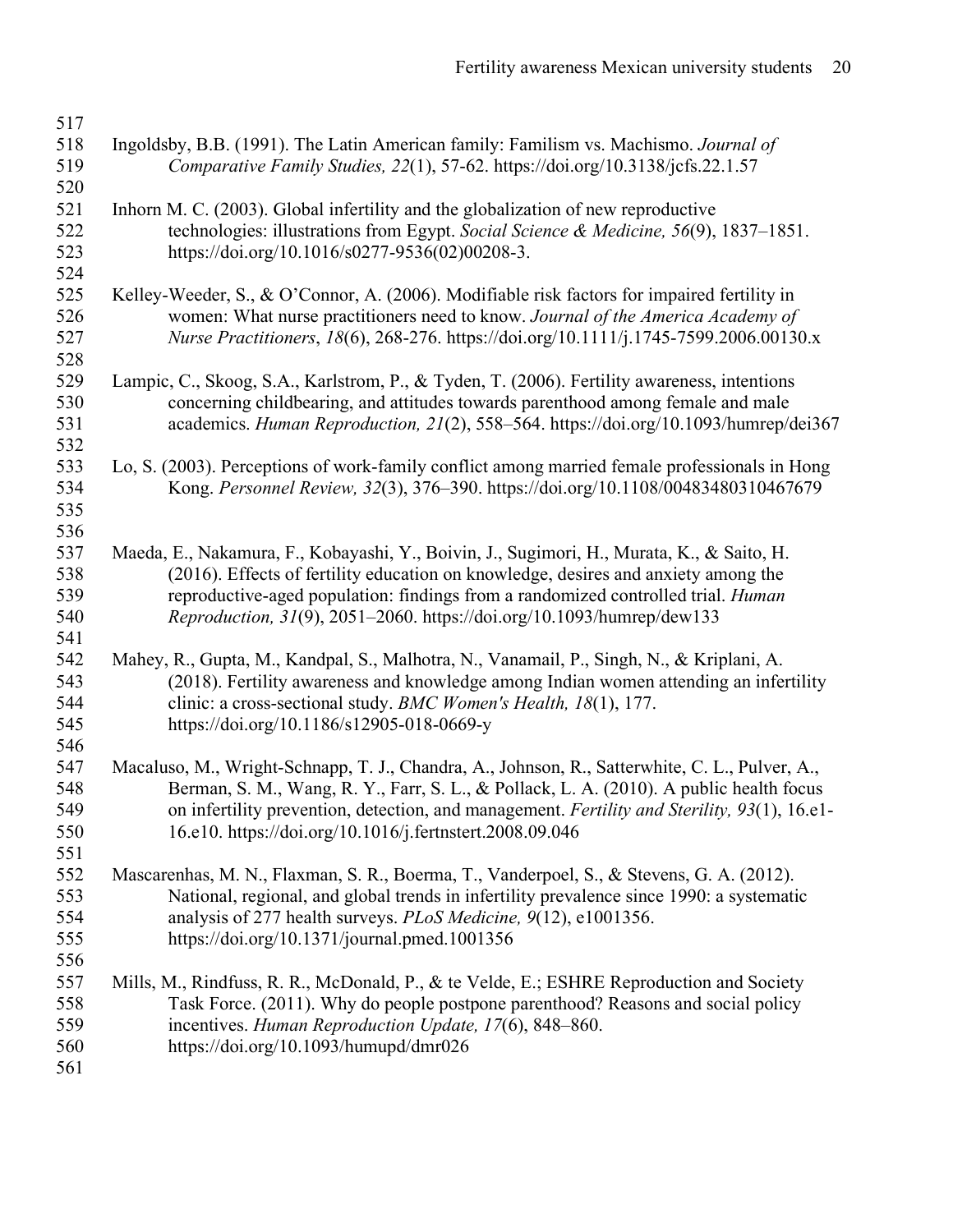| 562<br>563                                    | Organization for Economic Cooperation and Development (OECD). (2017). Obesity Update.<br>2017. Retrieved from: https://www.oecd.org/els/health-systems/Obesity-Update-2017.pdf                                                                                                                                                                                                                                                                                                    |
|-----------------------------------------------|-----------------------------------------------------------------------------------------------------------------------------------------------------------------------------------------------------------------------------------------------------------------------------------------------------------------------------------------------------------------------------------------------------------------------------------------------------------------------------------|
| 564<br>565<br>566                             | Organization for Economic Cooperation and Development (OECD). (2019). Family Database.<br>2019. Retrieved from: http://www.oecd.org/els/soc/SF 2 3 Age mothers childbirth.pdf                                                                                                                                                                                                                                                                                                     |
| 567<br>568<br>569<br>570                      | Ombelet, W., Cooke, I., Dyer, S., Serour, G., & Devroey, P. (2008). Infertility and the provision<br>of infertility medical services in developing countries. Human Reproduction Update,<br>14(6), 605–621. https://doi.org/10.1093/humupd/dmn042                                                                                                                                                                                                                                 |
| 571<br>572<br>573<br>574<br>575<br>576        | Pedro, J., Brandão, T., Schmidt, L., Costa, M. E., & Martins, M. V. (2018). What do people<br>know about fertility? A systematic review on fertility awareness and its associated<br>factors. Upsala Jjournal of Medical Sciences, 123(2), 71-81.<br>https://doi.org/10.1080/03009734.2018.1480186                                                                                                                                                                                |
| 577<br>578<br>579                             | Peterson, B. D., Pirritano, M., Tucker, L., & Lampic, C. (2012). Fertility awareness and<br>parenting attitudes among American male and female undergraduate university students.<br>Human Reproduction, 27(5), 1375-1382. https://doi.org/10.1093/humrep/des011                                                                                                                                                                                                                  |
| 580<br>581<br>582<br>583<br>584               | Peterson, B.D., & Place, J.M.S. (2019). Coping with infertility: an unexpected barrier in the<br>transition to parenthood. In O. Taubman (Ed), Pathways and barriers to the transition to<br>parenthood – existential concerns regarding fertility, pregnancy, and early parenthood.<br>(pp. 19-37). Springer Publishing Company.                                                                                                                                                 |
| 585<br>586<br>587<br>588<br>589<br>590<br>591 | Place, J.M.S., Perez, G., & Sanchez, M. (2018). Fertility awareness and parenting attitudes<br>towards parenthood among female and male students from the National Autonomus University<br>of Mexico (UNAM) in Mexico City: A mixed-methods study. [poster presented at the North<br>American Society for Obstetrics and Gynecology Biennial Conference 2018). Retrieved<br>from: https://www.researchgate.net/publication/341631220_Fertility_awareness_-<br>poster copy revised |
| 592<br>593<br>594<br>595                      | Place, J.M.S., & Bireley, M. (2017). Exploring infertility from the cultural context of Latino<br>college students: Results from a preliminary focus group. Journal of Racial and Ethnic<br>Health Disparities, 4(5), 803-811. https://doi.org/10.1007/s40615-016-0282-4                                                                                                                                                                                                          |
| 596<br>597                                    | Potts, D., & Marks, S. (2001). Fertility in southern Africa: the quiet revolution. <i>Journal of</i><br>Southern African Studies, 27(2), 189-205. https://doi.org/10.1080/03057070120049921                                                                                                                                                                                                                                                                                       |
| 598<br>599<br>600<br>601                      | Rosero-Bixby, L., Castro-Martin, T., & Martin-Garcia, T. (2009). Is Latin America starting to<br>retreat from early and universal childbearing? Demographic Research, 20, 169-194.<br>https://doi.org/10.4054/DemRes.2009.20.9                                                                                                                                                                                                                                                    |
| 602<br>603<br>604<br>605<br>606               | Rouchou, B., & Forde, M.S. (2015). Infertility knowledge, attitudes, and beliefs of college<br>students in Grenada. Science Journal of Public Health, 3(3), 353-360.<br>https://doi.org/10.11648/j.sjph.20150303.18                                                                                                                                                                                                                                                               |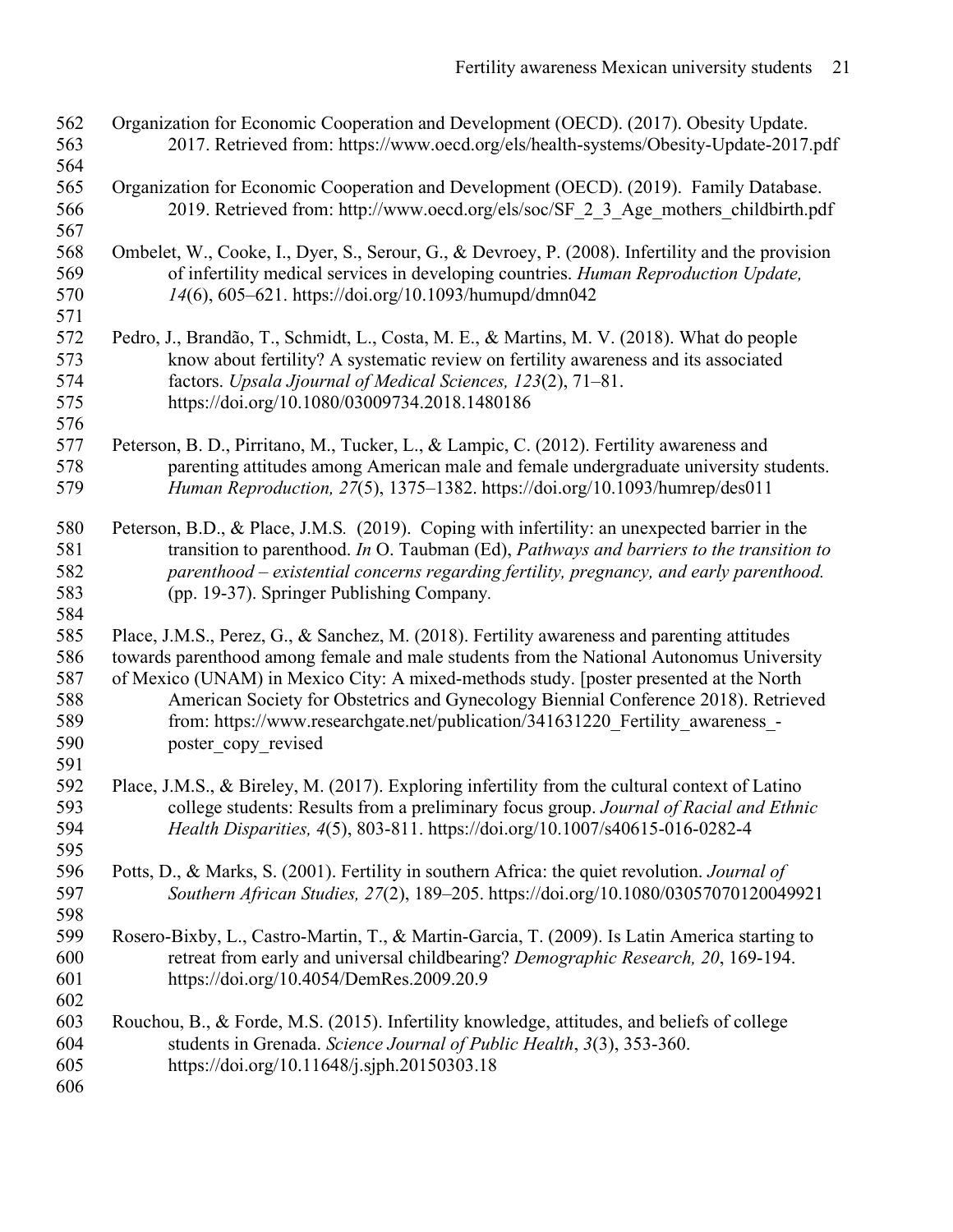| 607<br>608<br>609<br>610        | Rovei, V., Gennarelli, G., Lantieri, T., Casano, S., Revelli, A., & Massobrio, M. (2010). Family<br>planning, fertility awareness and knowledge about Italian legislation on assisted<br>reproduction among Italian academic students. Reproductive Biomedicine Online, 20(7),<br>873-879. https://doi.org/10.1016/j.rbmo.2010.03.024   |
|---------------------------------|-----------------------------------------------------------------------------------------------------------------------------------------------------------------------------------------------------------------------------------------------------------------------------------------------------------------------------------------|
| 611<br>612<br>613<br>614<br>615 | Sørensen, N. O., Marcussen, S., Backhausen, M. G., Juhl, M., Schmidt, L., Tydén, T., &<br>Hegaard, H. K. (2016). Fertility awareness and attitudes towards parenthood among<br>Danish university college students. Reproductive Health, 13(1), 146.<br>https://doi.org/10.1186/s12978-016-0258-1                                        |
| 616<br>617<br>618<br>619<br>620 | Svanberg, A., Lampic, C., Karlstrom, P., & Tyden, T. (2006). Attitudes toward parenthood and<br>awareness of fertility among postgraduate students in Sweden. Gender Medicine, 3(3),<br>187-195. https://doi.org/10.1016/S1550-8579(06)80207-X                                                                                          |
| 621<br>622<br>623<br>624        | Tydén, T., Svanberg, A. S., Karlström, P. O., Lihoff, L., & Lampic, C. (2006). Female university<br>students' attitudes to future motherhood and their understanding about fertility. European<br>Journal of Contraception & Reproductive Health Care, 11(3), 181-189.<br>https://doi.org/10.1080/13625180600557803                     |
| 625<br>626<br>627<br>628<br>629 | Unger, J.B., & Molina, B.G. (1999). Educational differences in desired family size and attitudes<br>toward childbearing in Latina women. Population and Environment, 20(4), 343-351.<br>https://doi.org/10.1023/A:1023301627258                                                                                                         |
| 630<br>631<br>632<br>633        | Unisa, S. (1999). Childlessness in Andhra Pradesh, India: treatment-seeking and consequences.<br>Reproductive Health Matters, 7(13), 54–64.<br>https://doi.org/10.1016/S09688080(99)90112-X                                                                                                                                             |
| 634<br>635<br>636               | United Nations Department of Economic and Social Affairs, Population Division. (2017). World<br>Population Prespects: The 2017 Revision. Retrieved from: https://www.esa.un.org                                                                                                                                                         |
| 637<br>638<br>639<br>640<br>641 | van Noord-Zaadstra, B. M., Looman, C. W., Alsbach, H., Habbema, J. D., te Velde, E. R., &<br>Karbaat, J. (1991). Delaying childbearing: effect of age on fecundity and outcome of<br>pregnancy. BMJ (Clinical research ed.), 302(6789), 1361-1365.<br>https://doi.org/10.1136/bmj.302.6789.1361                                         |
| 642<br>643<br>644               | Van Voorhis B. J. (2007). Clinical practice. In vitro fertilization. The New England Journal of<br>Medicine, 356(4), 379-386. https://doi.org/10.1056/NEJMcp065743                                                                                                                                                                      |
| 645<br>646<br>647<br>648        | Vayena, E., Rowe, P., & Griffin, P.(Eds). (2002). Current practices and controversies in assisted<br>reproduction. Report of a meeting. Geneva, Switzerland. World Health Organization pp.<br>383-385. ISBN: 92 4 159030 0                                                                                                              |
| 649<br>650<br>651<br>652        | Virtala, A., Vilska, S., Huttunen, T., & Kunttu, K. (2011). Childbearing, the desire to have<br>children, and awareness about the impact of age on female fertility among Finnish<br>university students. European Journal of Contraception & Reproductive Health Care,<br>16(2), 108-115. https://doi.org/10.3109/13625187.2011.553295 |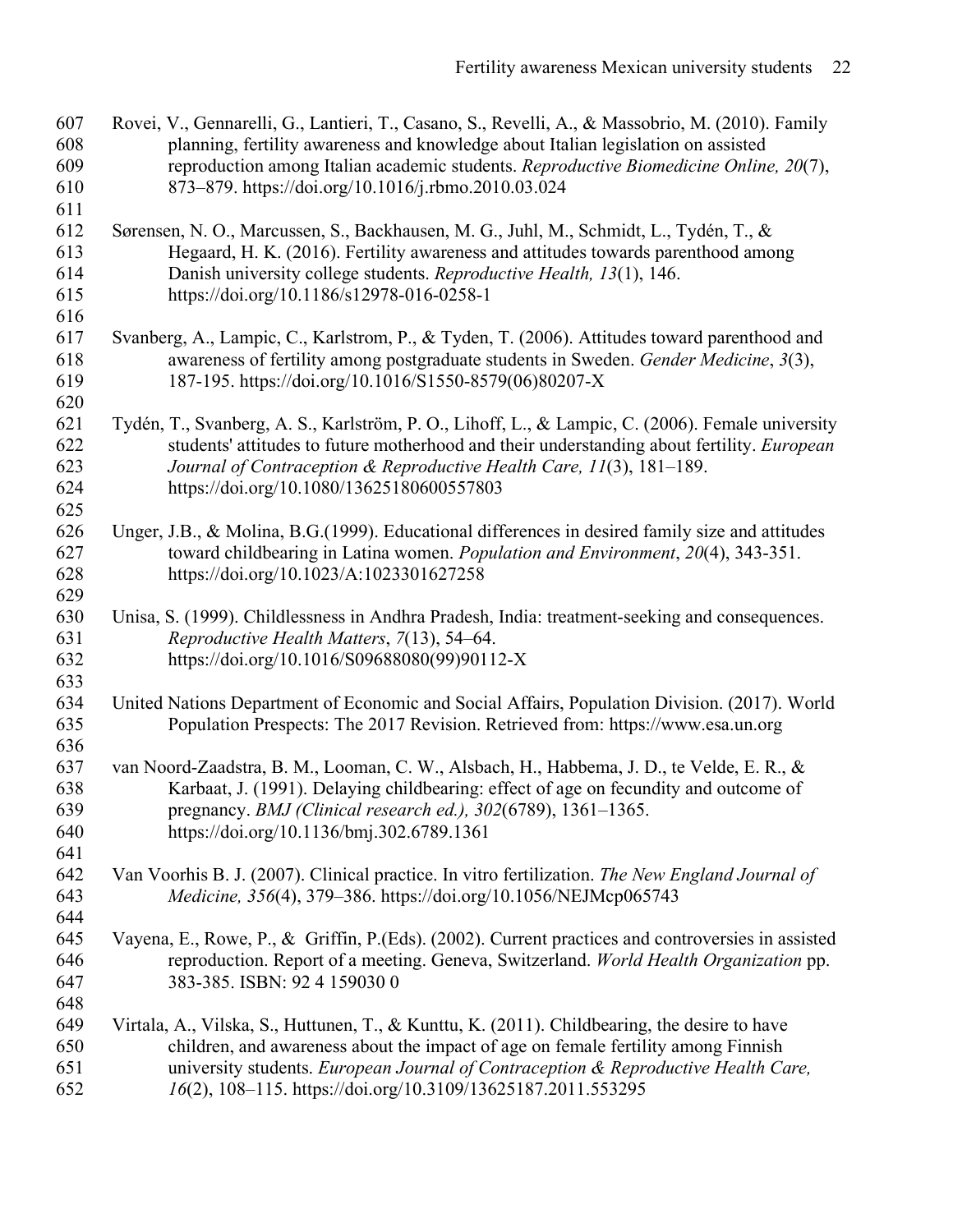| 653        |                                                                                                                                            |
|------------|--------------------------------------------------------------------------------------------------------------------------------------------|
| 654        | Wojcieszek, A. M., & Thompson, R. (2013). Conceiving of change: a brief intervention                                                       |
| 655        | increases young adults' knowledge of fertility and the effectiveness of in vitro                                                           |
| 656        | fertilization. Fertility and Sterility, 100(2), 523–529.                                                                                   |
| 657        | https://doi.org/10.1016/j.fertnstert.2013.03.050                                                                                           |
| 658        |                                                                                                                                            |
| 659        | World Health Organization. (1991). Infertility: A Tabulation of Available Data on Prevalence of                                            |
| 660        | Primary and Secondary Infertility. Geneva: WHO, 1991, WHO/MCH/91.9                                                                         |
| 661        |                                                                                                                                            |
| 662        | World Health Organization. (2018). Adolescent Pregnancy. Retrieved from                                                                    |
| 663        | Retrieved from: https://www.who.int/news-room/fact-sheets/detail/adolescent-pregnancy                                                      |
| 664        |                                                                                                                                            |
| 665        | World Bank. (2018). Fertility rate, total (births per woman). Retrieved from:                                                              |
| 666        | https://data.worldbank.org/indicator/SP.DYN.TFRT.IN?locations=MX                                                                           |
| 667        |                                                                                                                                            |
| 668        | Yu, L., Peterson, B., Inhorn, M. C., Boehm, J. K., & Patrizio, P. (2016). Knowledge, attitudes,                                            |
| 669        | and intentions toward fertility awareness and oocyte cryopreservation among obstetrics                                                     |
| 670        | and gynecology resident physicians. Human Reproduction, 31(2), 403-411.                                                                    |
| 671        | https://doi.org/10.1093/humrep/dev308                                                                                                      |
| 672        |                                                                                                                                            |
| 673        | Zegers-Hochschild, F., Adamson, G. D., Dyer, S., Racowsky, C., de Mouzon, J., Sokol, R.,                                                   |
| 674        | Rienzi, L., Sunde, A., Schmidt, L., Cooke, I. D., Simpson, J. L., & van der Poel, S.                                                       |
| 675        | (2017). The International Glossary on Infertility and Fertility Care, 2017. Fertility and                                                  |
| 676        | Sterility, 108(3), 393-406. https://doi.org/10.1016/j.fertnstert.2017.06.005                                                               |
| 677        |                                                                                                                                            |
| 678        | Zinaman, M. J., Clegg, E. D., Brown, C. C., O'Connor, J., & Selevan, S. G. (1996).                                                         |
| 679<br>680 | Estimates of human fertility and pregnancy loss. Fertility and Sterility, 65(3), 503–509.<br>https://doi.org/10.1016/S0015-0282(16)58144-8 |
| 681        |                                                                                                                                            |
| 682        |                                                                                                                                            |
| 683        |                                                                                                                                            |
| 684        |                                                                                                                                            |
| 685        |                                                                                                                                            |
|            |                                                                                                                                            |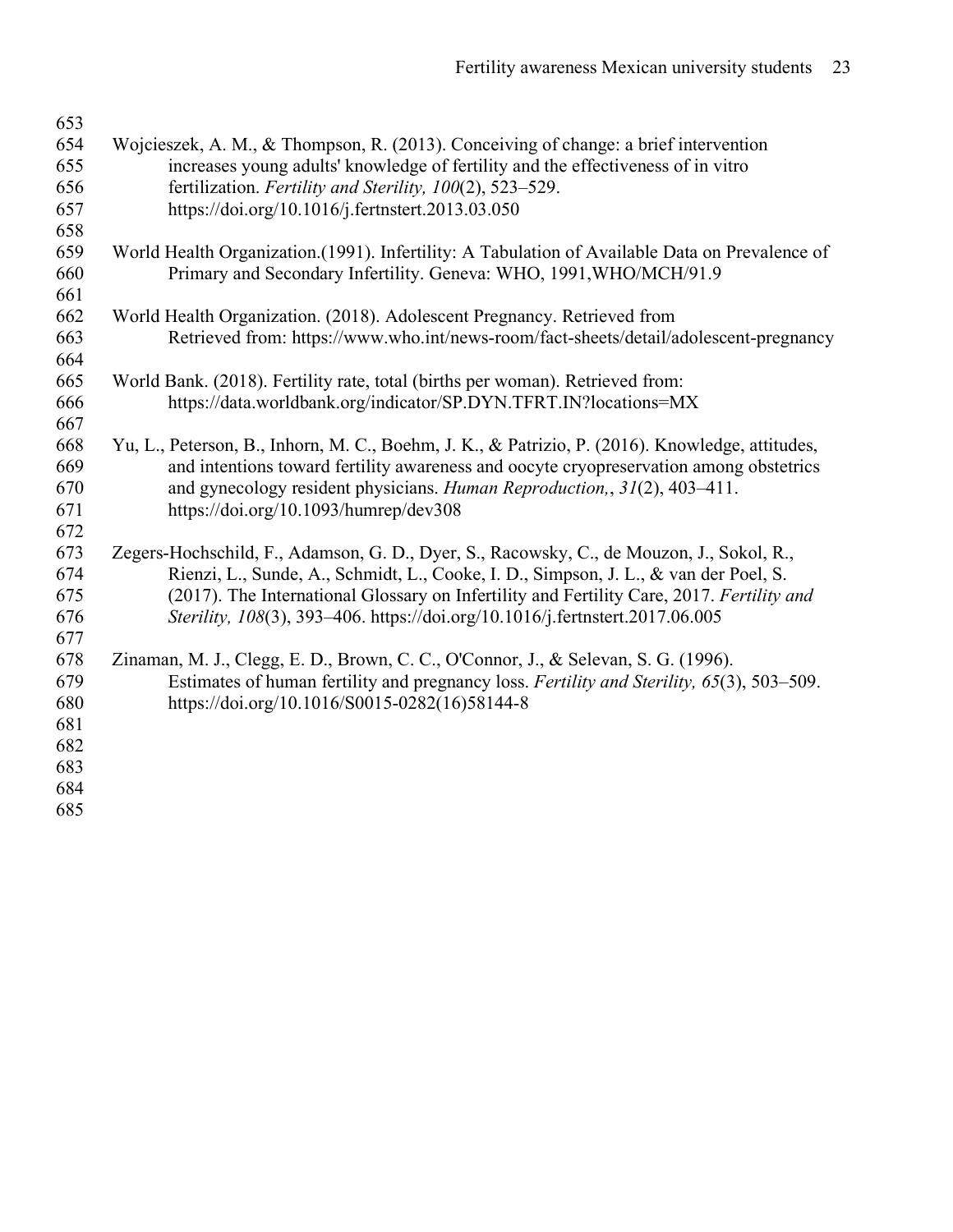#### **Table I: Socio-demographic characteristics of the study population of female and male university students in Mexico City.** Women  $(n=228)$ Men  $(n=143)$ Gender Difference (P-value) Age, mean (SD) 22.7 (4.8) 23.85 (5.5) 0.03 Years at university, mean (SD) 2.5 (1.2) 2.6 (1.2) 0.57 n 9% n 9% Race/Ethnicity<sup>a</sup> 0.65 Hispanic/Latino 207 91 133 93  $\begin{array}{c|c|c|c|c|c|c|c} \hline \text{White/Caucasion} & 11 & 5 & 5 & 3 \\ \hline \text{Other}^b & 9 & 4 & 4 & 3 \\ \hline \end{array}$ Other<sup>b</sup> 9 9 4 4 3 Relationship Status and the contract of the contract of the contract of the contract of the contract of the contract of the contract of the contract of the contract of the contract of the contract of the contract of the co Single 116 51 86 61 Committed Relationship 82 36 39 28 Engaged or Married<br>Other 17 | 7 | 11 | 8 Other 12 5 5 3

23 | 10 | 9 | 6

a 688 Participants encouraged to select a category they most identify with

689 b Native American (n=3 female, n=2 male); Middle Eastern (n=1 female, n=0 male); Asian &

690 Pacific Islander (n=0 female, n=1 male); Other not specified (n=5 female, n=1 male)

691

Parenthood Status, have children (yes)

## 686 **Tables**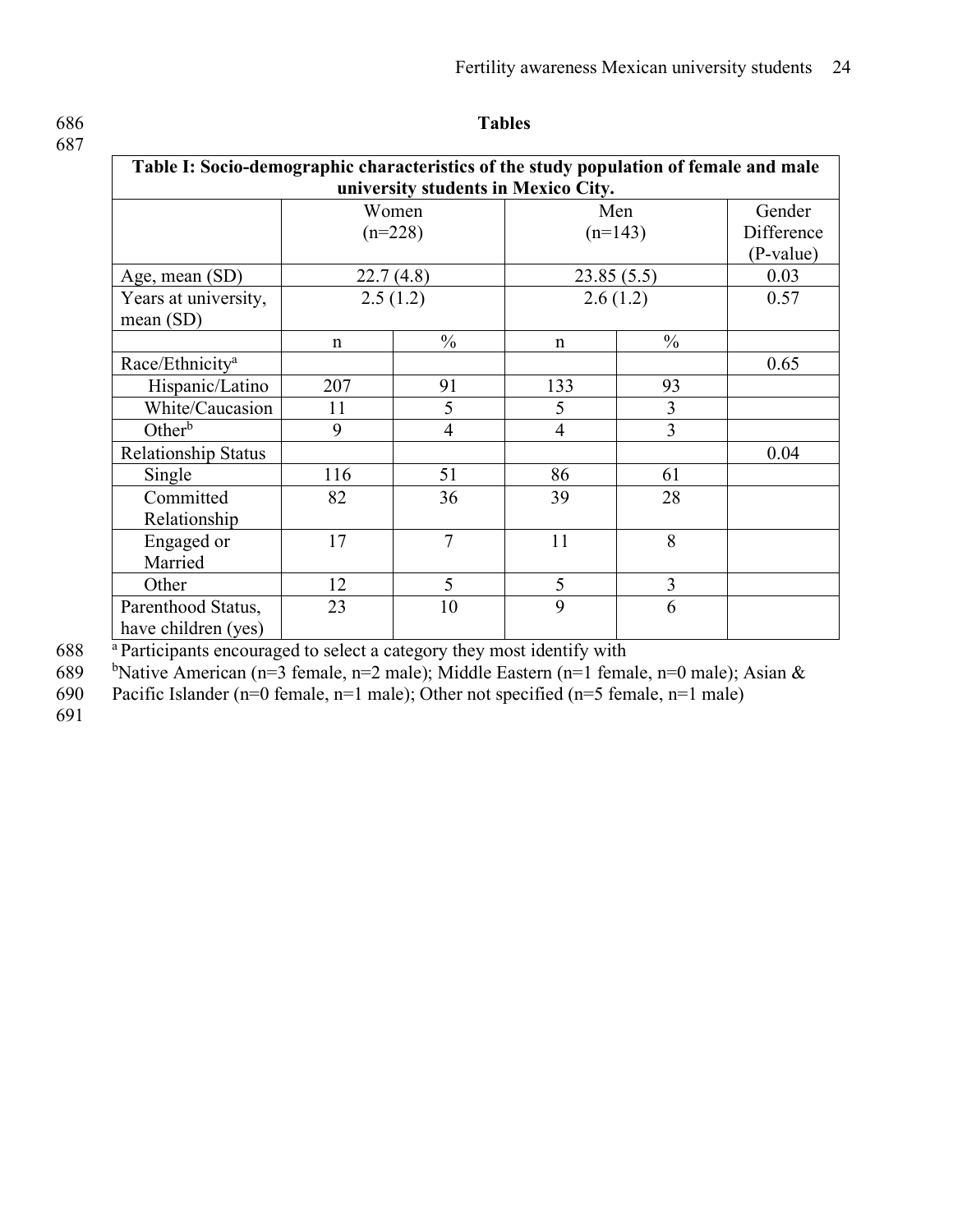| Table II: Intentions of having children among the study population of female and male<br>university students in Mexico City. |                |                        |                |                     |                |
|------------------------------------------------------------------------------------------------------------------------------|----------------|------------------------|----------------|---------------------|----------------|
|                                                                                                                              | Women          |                        | Men            |                     | Gender         |
|                                                                                                                              | n              | $\frac{0}{0}$          | $\mathbf n$    | $\frac{0}{0}$       | Difference (P- |
|                                                                                                                              |                |                        |                |                     | value)         |
| Want to have children                                                                                                        |                |                        |                |                     | 0.037          |
| Yes                                                                                                                          | 97             | 48                     | 79             | 59                  |                |
| N <sub>o</sub>                                                                                                               | 106            | 52                     | 54             | 40                  |                |
| Desired                                                                                                                      |                |                        |                |                     |                |
| number of                                                                                                                    |                | $2.01 \pm 0.82$ (n=98) |                | $2.1\pm0.91$ (n=79) |                |
| children,                                                                                                                    |                |                        |                |                     |                |
| $mean \pm SD(n)$                                                                                                             |                |                        |                |                     |                |
| Desired age at first child (years)                                                                                           |                |                        |                |                     | 0.037          |
| 25-29                                                                                                                        | 43             | 44                     | 23             | 29                  |                |
| $30 - 34$                                                                                                                    | 41             | 42                     | 38             | 48                  |                |
| 35-39                                                                                                                        | 13             | 13                     | 14             | 18                  |                |
| 40-44                                                                                                                        | $\Omega$       | $\theta$               | $\overline{4}$ | 5                   |                |
| Desired age at last child (years)                                                                                            |                |                        |                |                     | 0.001          |
| $25-29$                                                                                                                      |                | $\overline{7}$         | $\overline{4}$ | 5                   |                |
| $30 - 34$                                                                                                                    | 47             | 50                     | 26             | 33                  |                |
| 35-39                                                                                                                        | 37             | 39                     | 30             | 38                  |                |
| 40-44                                                                                                                        | $\overline{2}$ | $\overline{2}$         | 15             | 19                  |                |
| 45 and older                                                                                                                 |                |                        | $\overline{4}$ | 5                   |                |

693 694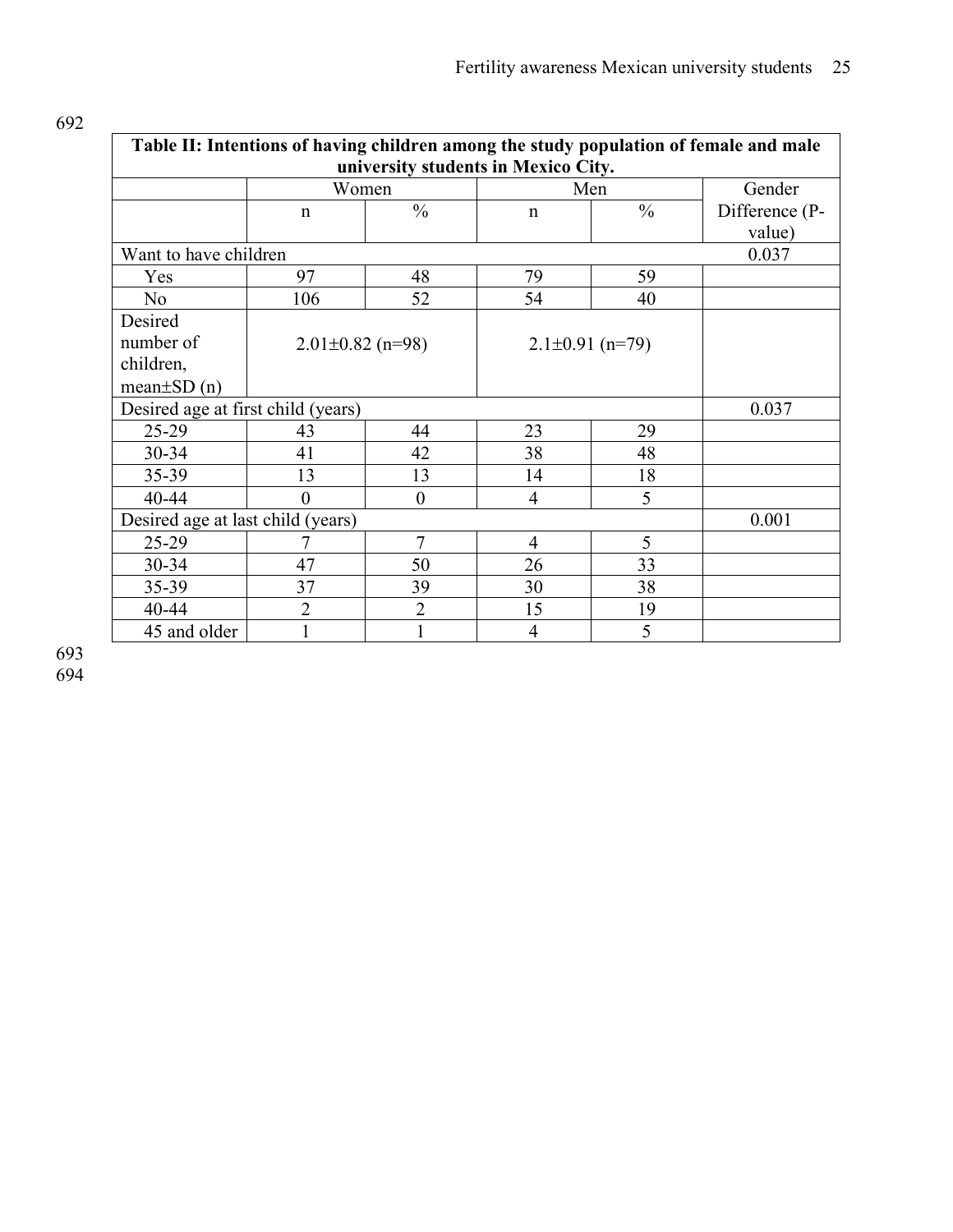| v.<br>۰.<br>c<br>۰.<br>٧<br>×<br>× |
|------------------------------------|
|------------------------------------|

| Table III: Presumed behaviour in case of infertility among the study population of |            |                                                                                                                                                                                                                                        |  |  |  |
|------------------------------------------------------------------------------------|------------|----------------------------------------------------------------------------------------------------------------------------------------------------------------------------------------------------------------------------------------|--|--|--|
| female and male university students in Mexico City.                                |            |                                                                                                                                                                                                                                        |  |  |  |
| Women                                                                              | Men        |                                                                                                                                                                                                                                        |  |  |  |
| $(n=186)$                                                                          | $(n=114)$  |                                                                                                                                                                                                                                        |  |  |  |
| Mean $(SD)$                                                                        | Mean (SD)  |                                                                                                                                                                                                                                        |  |  |  |
| 4.03(3.17)                                                                         | 4.25(3.21) | $-0.59$                                                                                                                                                                                                                                |  |  |  |
| 5.48 (3.08)                                                                        | 5.47(3.09) | 0.37                                                                                                                                                                                                                                   |  |  |  |
| 5.47(3.12)                                                                         | 5.68(3.07) | $-0.6$                                                                                                                                                                                                                                 |  |  |  |
|                                                                                    |            |                                                                                                                                                                                                                                        |  |  |  |
| Means based on a 0-10 point scale (0=totally unlikely; $10 =$ highly likely)       |            |                                                                                                                                                                                                                                        |  |  |  |
|                                                                                    |            | $\mathbf{a} \mathbf{r}$ , and the contract of the contract of the contract of the contract of the contract of the contract of the contract of the contract of the contract of the contract of the contract of the contract of the cont |  |  |  |

**<sup>a</sup>** 696 In vitro fertilization is a medical procedure where the ferilization of an embryo occurs outside of the 697 body and is transferred to the uterus

696<br>697<br>698

699

| Table IV: Women and men's awareness of fertility issues.                                                   |                        |                                |                |       |  |
|------------------------------------------------------------------------------------------------------------|------------------------|--------------------------------|----------------|-------|--|
| <b>Items</b>                                                                                               | <b>Categories</b>      | Women<br>Men $(n=127-$<br>$P-$ |                |       |  |
|                                                                                                            |                        | $(n=182-204)$                  | 130)(%         | value |  |
|                                                                                                            |                        | $\frac{6}{6}$ within           | within         |       |  |
|                                                                                                            |                        | gender)                        | gender)        |       |  |
| At what age are women most fertile?                                                                        | $\leq$ 19              | 9                              | 11             | 0.28  |  |
|                                                                                                            | $20 - 24$ <sup>a</sup> | 34                             | 35             |       |  |
|                                                                                                            | 25-29                  | 51                             | 41             |       |  |
|                                                                                                            | 30-34                  | 5                              | 11             |       |  |
|                                                                                                            | $>35$                  | $\mathbf{1}$                   | 1              |       |  |
| At what age is there a slight decrease in<br>women's ability to become pregnant?                           | $20 - 24$              | $\overline{2}$                 | $\theta$       | 0.12  |  |
|                                                                                                            | $25 - 29^a$            | 3                              | $\overline{7}$ |       |  |
|                                                                                                            | $30 - 34$ <sup>a</sup> | 40                             | 39             |       |  |
|                                                                                                            | $>35$                  | 56                             | 54             |       |  |
| At what age is there a marked decrease<br>in women's ability to become<br>pregnant?                        | $\leq$ 34              | $\overline{4}$                 | 5              | 0.21  |  |
|                                                                                                            | $35-39^a$              | 18                             | 21             |       |  |
|                                                                                                            | 40-44                  | 50                             | 38             |       |  |
|                                                                                                            | $>45$                  | 29                             | 36             |       |  |
| For women <25 having unprotected sex<br>during ovulation, what is the<br>probability of pregnancy?         | $\leq$ 29              | 9                              | 6              | 0.49  |  |
|                                                                                                            | $30 - 39^a$            | $\overline{2}$                 | $\overline{3}$ |       |  |
|                                                                                                            | $>50$                  | 89                             | 91             |       |  |
| For women 25-30 having unprotected<br>sex during a 1 year period, what is the<br>probability of pregnancy? | $\leq 69$              | 12                             | 12             | 0.95  |  |
|                                                                                                            | $70 - 79$ <sup>a</sup> | 12                             | 12             |       |  |
|                                                                                                            | 80-89                  | 26                             | 29             |       |  |